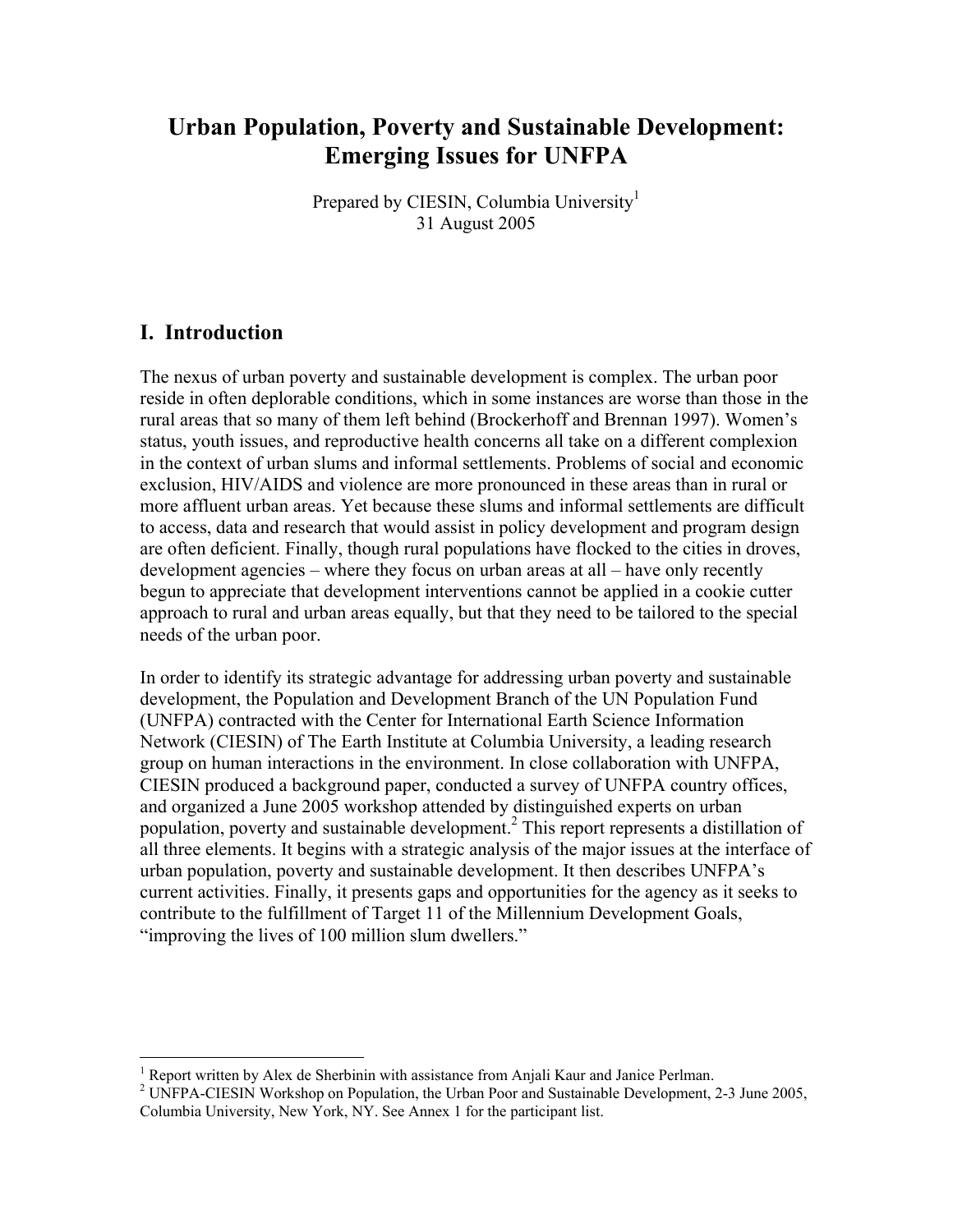# **II. Strategic Analysis**

The workshop discussions and background research brought out several issues that are worthy of UNFPA attention. These are couched as five premises that are backed up by empirical research.

#### *Premise 1. Women's empowerment and well-being are pillars of sustainable cities*

Women play a particularly important role in home life, caring for children and the elderly, cooking and cleaning, contributing to household income, and, in many instances, managing household resources. This role is no different for urban poor communities. Women are also significant actors in civic activities that lead to improvements in community conditions such as water, sanitation, garbage removal and other essential services (Mitlin 2001). Meeting women's needs, therefore, is crucial to improving family health and wellbeing.

Longitudinal research in *favelas* of Rio De Janeiro (1969-2004) found an inverse relationship between number of children and socio-economic status (Perlman 2005). The higher the degree of choice and educational attainment for women, the lower their birth rates, and the higher the well-being of their children. Although the research did not test for the direction of causality (whether more educated and affluent women choose smaller families or the choice to have fewer children leads to greater affluence), it did find that smaller families can provide better nutrition, care and educational opportunities to their children.

In many cultures, women may feel that they do not have the power to negotiate the use of condoms or other contraceptives during sex. This not only restricts women's choices concerning desired fertility – it can lead to morbidity and even death if the husband is engaging in sexual relations out of wedlock with sex workers who are HIV infected. A study in Lahore, Pakistan, found that poor women lacked control over their fertility because they were unaware of contraceptive methods or had to defer to husbands in decisions about their use (Hamid 2001). In Mumbai, India, women expressed fear that their husbands or mothers-in-law might prevent them from going to clinics (Mulgaonkar *et al.* 1994). In a number of studies women were found not to have control over the financial means that might permit them to purchase contraceptives.

Women may be at greater risk of gender-based violence (GBV) in urban areas than in rural areas owing to the break-down in cultural mores that govern relations between the sexes and the lower likelihood that neighbors would intervene. Domestic violence, rape and sexual assault, forced trafficking, and verbal threats are the most common forms of GBV, and usually leave women feeling guilty and fearful. Owing to the private nature of GBV, it is difficult to research, yet new studies are shedding light on its dynamics. Research in the Philippines found that poverty and urban residence are associated with a higher likelihood of intimate-partner violence (Hindin 2002). A study of urban women in Moshi, Tanzania, found that 21.2 percent had experienced an incident of intimate partner violence (IPV) in the year preceding the survey, and more than a quarter had experienced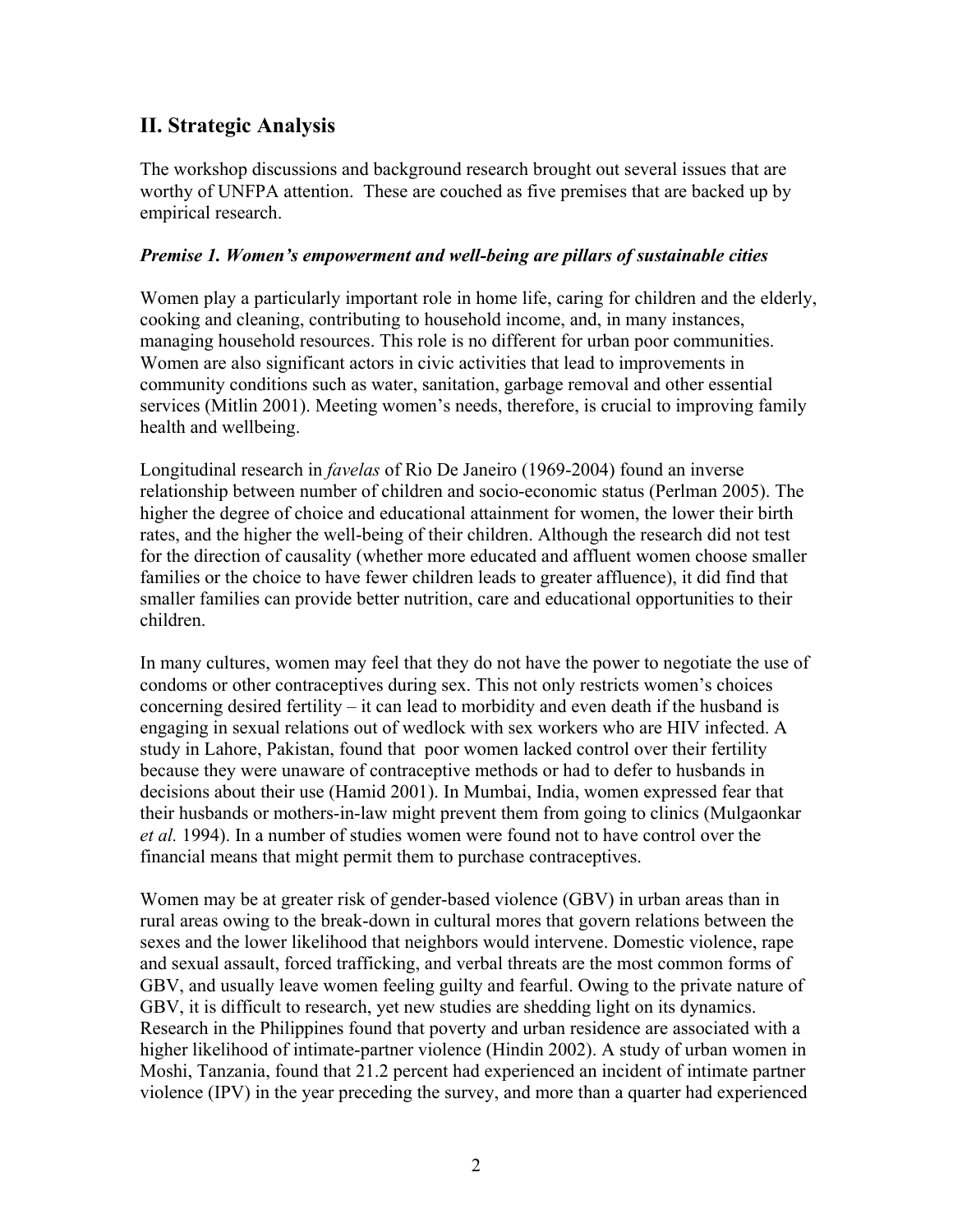IPV at some time in their life (McCloskey *et al.* 2005). Violence was more typical of couples with indicators of gender inequality in the following domains: (1) fertility (problems conceiving or more than five children); (2) polygamous men, or men having multiple sexual partners; and (3) lower educational attainment among women.

The needs of poor women are seldom addressed by urban policy and planning activities (Aguilar 2004). Women are under-represented as advocates, professionals and elected and appointed municipal officials. Even in African contexts, where women often have economic power through market activities, women rarely have political power. Thus, women's voices need to be heard, particularly in the context of health systems and urban planning (see premises 3 and 4 below). The overall legal framework concerning women's rights in domestic relations is also vitally important, and is given further attention in Section IV of this report.

#### *Premise 2. Reaching young people, particularly girls ages 10-18, with special programs (including reproductive health) is vital for improving their life chances*

According to Bruce (2005), the origins of lifelong poverty and poor reproductive health are found in early adolescence. Girls on the cusp of adulthood are addressing a large number of issues, and these issues are exacerbated in urban areas. Firstly, they are consolidating their gender norms, including those regarding gender-based violence. Secondly, they may be outside the home for the first time, migrating to cities for informal employment in unsafe areas. If they still reside at home, they are likely to have a disproportionate responsibility for child/invalid care or domestic work, and this is augmented in cases of marital dissolution or illness of a family member. Thirdly, girls – and particularly urban girls – have a rising need for independent and disposable income and assets. Financial pressures may force them to leave school, with consequent loss of peers and withdrawal from public space, and they may feel it necessary to enter into marriage or liaisons as a livelihood strategy.

In urban areas certain factors contribute heavily to putting girls 10-19 at risk of early pregnancy or HIV/STIs. They often live outside the protective influence of their families. In Africa, depending on the country between 22 and 46 percent of girls 10-14 in urban areas are not residing with their parents. Many girls become socially isolated from peers as they enter adolescence. According to research in Ethiopia (Erulkar *et al*. 2004), boys are almost four times more likely than girls to have a place in the neighborhood (other than home or school) to meet their same sex friends, and one-fifth as likely to say they fear being raped. Adolescent girls may also see their bodies as one of the few assets available to them, since they perceive (with reinforcement from the media) that young and older men find them desirable. Poor girls on their own or managing HIV-affected families are frequently under pressure to exchange sex for gifts, money, or shelter.

Although early marriage is a greater problem in rural areas, it still affects many urban youth. Of greater concern, however, is the early age at first intercourse among poor populations. In Nairobi slums, the median age at first intercourse for women aged 15-24 is 17, about a year younger than elsewhere in the city, and this age may be declining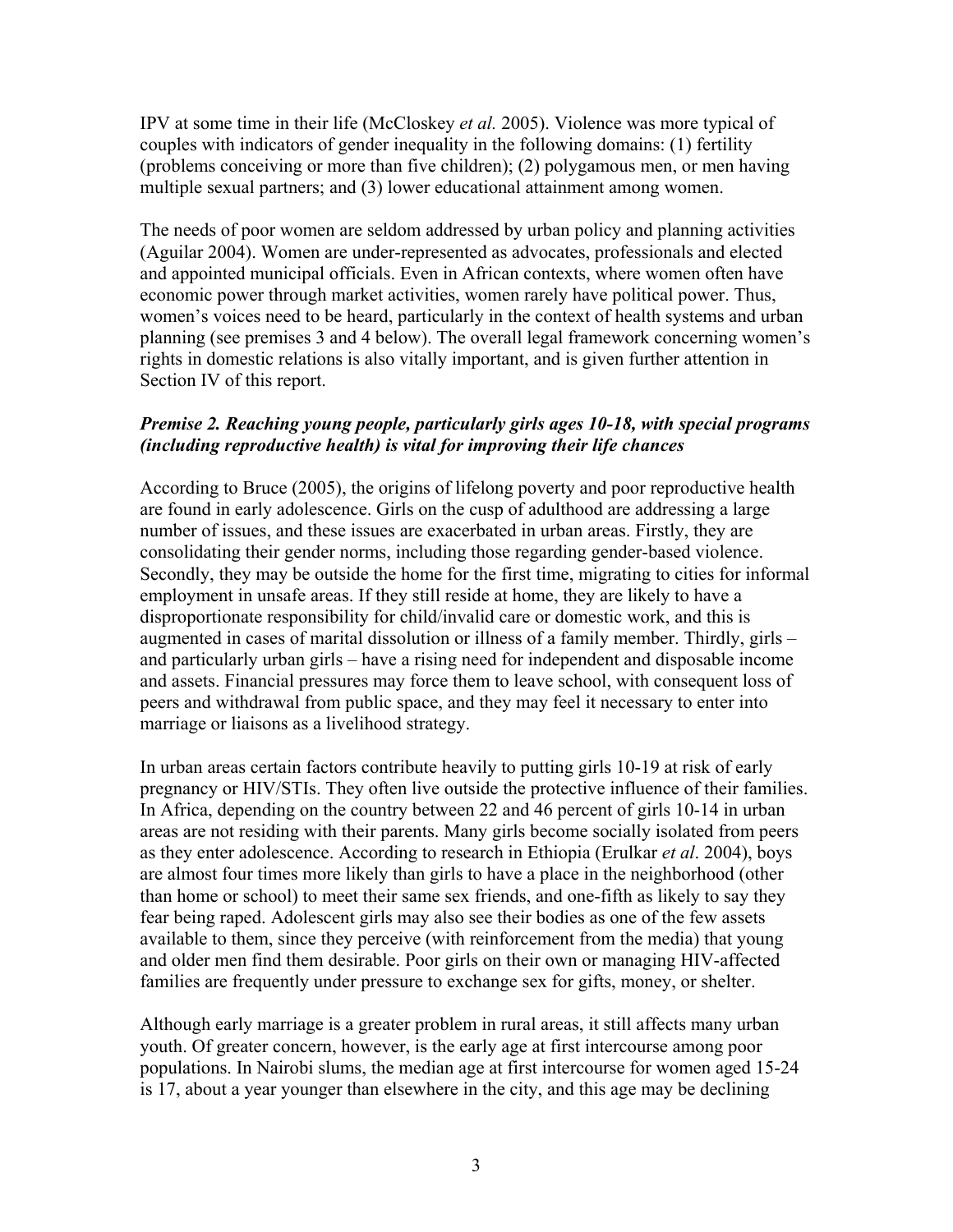(African Population and Health Research Center 2002). Slum dwelling women are nearly twice as likely to have had multiple sexual partners in the past year.

After controlling for current age, Moore *et al.* (2005) found that female adolescents residing in urban areas in Ghana were significantly more likely to be coerced at sexual debut compared to their counterparts in rural areas. Yet this relationship between coercive debut and urban and rural residence did not hold for all African countries they studied.

Although adolescent boys face many problems of their own, it is clear that the problems poor urban girls face in the transition to adulthood are in a class of their own, and require separate attention from the issues faced by boys.

#### *Premise 3. Demand for reproductive health services may need to be stimulated; a health systems approach places reproductive health services as part of a broader package that addresses broader health concerns as well as water and sanitation*

By definition, a health system includes all activities whose primary purpose is to promote, restore or maintain health. Included within the definition of health systems are actions intended to improve health by enhancing non-health systems, such as water and sanitation (WHO 2002). A health systems approach, therefore, places reproductive health needs within a broader set of health concerns such as water, sanitation, malaria, HIV/AIDS, tuberculosis, and mental health.

Although demand for family planning and reproductive health services is certainly higher on average in urban areas than in rural areas (NRC 2003), in terms of felt needs, slum dwellers rarely express a need for reproductive health services as their highest priority (Deo 2005). Other needs, such as jobs, income, water and sanitation services, and lowcost public transportation usually take precedence. Though the urban poor rarely place reproductive health services in their "top ten" list of concerns, programs can do much to stimulate the demand for these services.

There is often an assumption that because of the proximity of services, urban dwellers have greater access to health services than rural dwellers. Unfortunately this proximity does not guarantee actual access or affordability for poor urban residents to these basic services (NRC 2003). Travel times can be significant, particularly when services are located far from transport routes and the clusters of residence and employment for the urban poor. Also, there are large, statistically significant gaps between poor and better-off residents' ability to access services, even though extending services from the better-off to the less well off neighborhoods nearby would cost much less than reaching the same numbers of people in remote and scattered rural settlements (Kessides 2005). These gaps in service access are reflected in large within-city differences in contraceptive prevalence rates, total fertility rates, HIV/AIDS/STD awareness, and presence of trained health personnel during childbirth between the poor and non-poor (NRC 2003).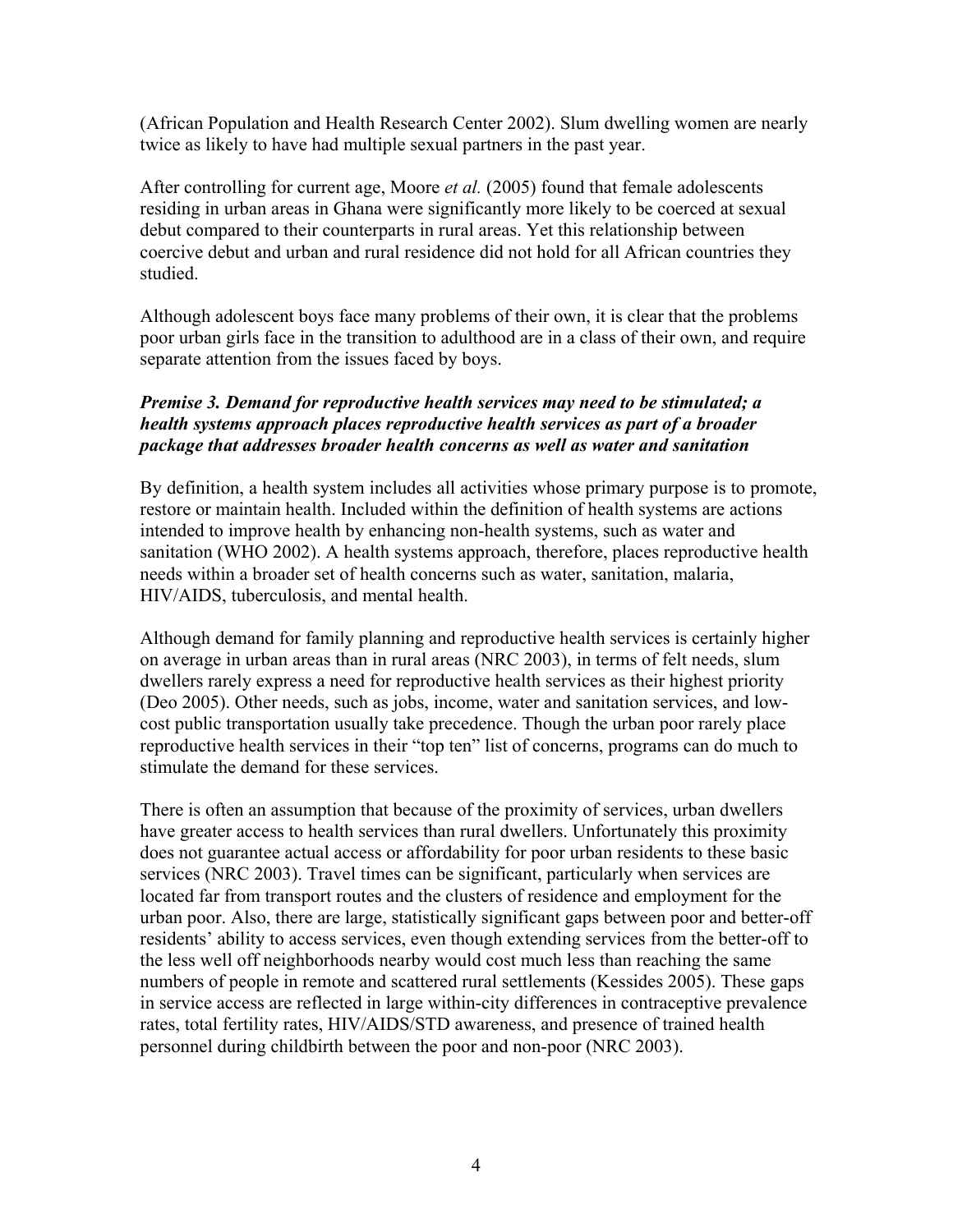Approaches to service delivery and communication that may have worked in rural areas may need to be adapted to urban areas (NRC 2003). For example, community-based distribution networks may need to be substantially adapted, and communication strategies that rely solely on media or advertising may be difficult for urban residents to evaluate given the information-rich environment. The localized social networks of the urban poor may not offer many leads or role models, and the poor may not learn of new reproductive health services unless special efforts are made to reach them. Research in Bulawayo, Zimbabawe, found that there was a lack of communication within a community about new reproductive health services, which appeared to suppress demand (Rossi 2000 in NRC 2003).

**Access to potable water and sanitation are major concerns of the urban poor.** *The queue*  for the public water tap (above) and makeshift pit latrines (below) in a Nairobi slum (Nguku 2005).



*Premise 4. The poor themselves must be actively involved in programs that affect them* 

Terms such as participatory rural appraisal (PRA) have become part of the development lexicon, and today there is rarely much debate about the need to at least consult, if not actively engage, rural villagers in development programs that affect them. The same cannot be said of the urban development paradigm. In poor areas, decisions on matters as diverse as infrastructure development, planning, urban sanitation, slum removal or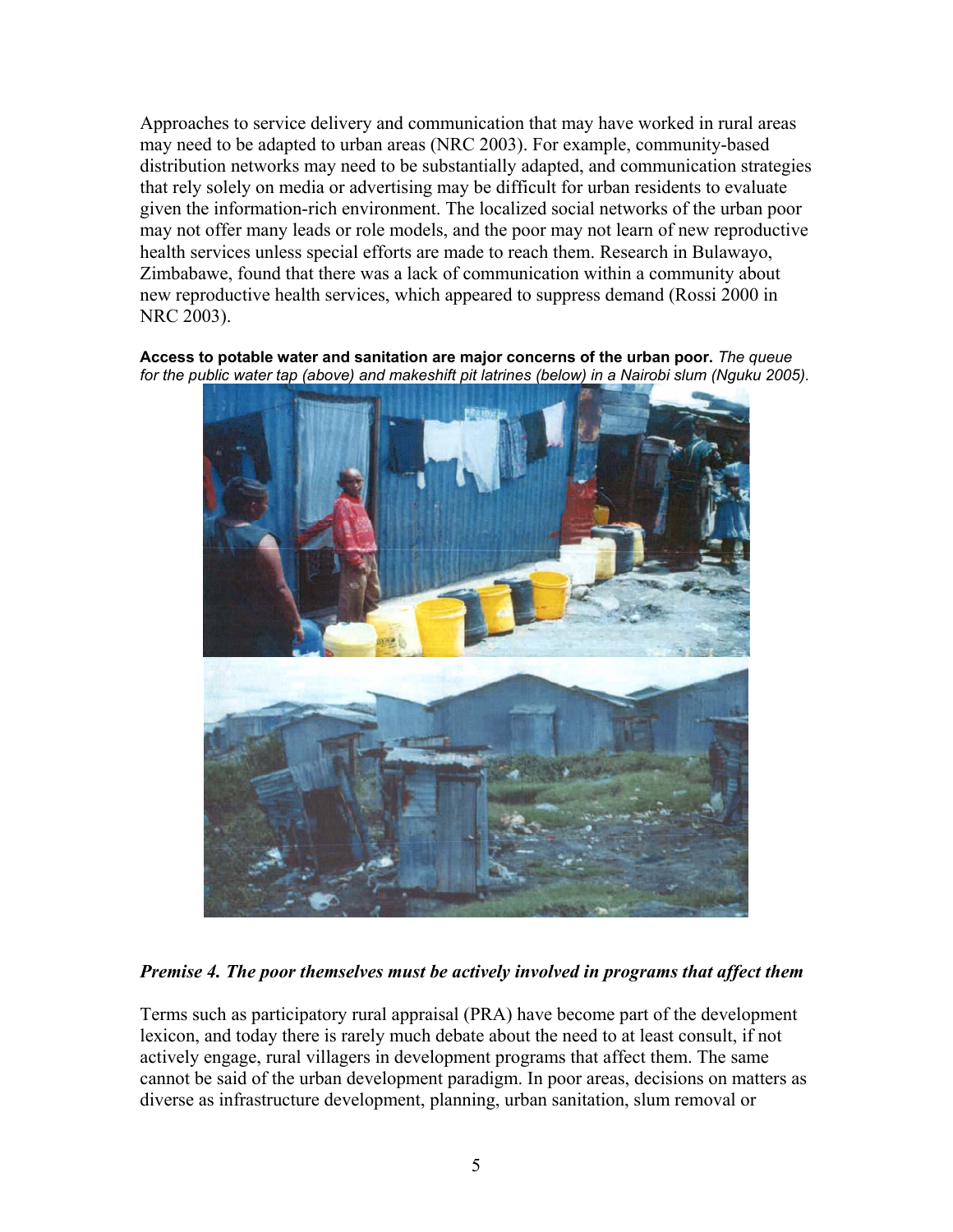relocation, and siting of services are usually taken by government agencies or private sector sub-contractors without any engagement of the people who live there.

While it may not be practical to conduct participatory assessments in the same way that one might do in rural areas, urban-based research methods such as surveys or focus groups can help to gain input from community members about their needs and concerns. Many longer established low-income neighborhoods have community groups or CBOs that represent residents' interests. Working with these CBOs would be a step towards active engagement of the communities, though care must be taken to ensure that the leaders of these organizations do indeed represent community interests (Mitlin 2001). Garau *et al.* (2005) write of the work of federations of slum dwellers operating in many developing countries, which usually grow out of savings associations. Women are almost always the leaders of these associations. Federations conduct surveys and mappings in order to assess their situations, innovate and refine their programs to address felt needs within the community, and construct model housing.

At the international level, slum-dweller's organizations have been effective in raising the profile of issues important to the urban poor. According to Garau *et al.* 2005, "Their pressure in areas such as housing rights, protection against evictions, women's rights, and the responsibilities of government and civil society with regard to the plight of the urban poor has contributed significantly to shaping the international agenda."

#### **Pro-Poor Urban Policies Proposed by The UN Millennium Project Slum Dweller's Taskforce**

- Land regulation and transparency in private land transactions critical to ensuring secure tenure.
- Provisions of adequate and affordable infrastructure and services to the poor.
- Community contracts which will involve the urban poor in improvement projects and raise their income.
- Improvement of public transportation to expand options for the urban poor increasing their options for housing and livelihood through more accessibility through transport with a reduction in the costs involved and also leading to a reduction in the environmental damage linked to transport systems.
- Health services which directly reach the urban poor through the coordination and focus of potential health systems, especially with service providers, so that the services are integrated with provisions for environmental health.
- Building codes and regulations need to the meet the needs of the urban poor taking into account the minimum plot size needed, incremental construction, and homebased economic activities.
- Providing housing alternatives to prevent new slums from forming.
- Create regulatory and policy environments that encourage private sector participation.
- Empowerment of organizations and community groups to participate meaningfully in planning.

Source: Garau *et al.* 2005.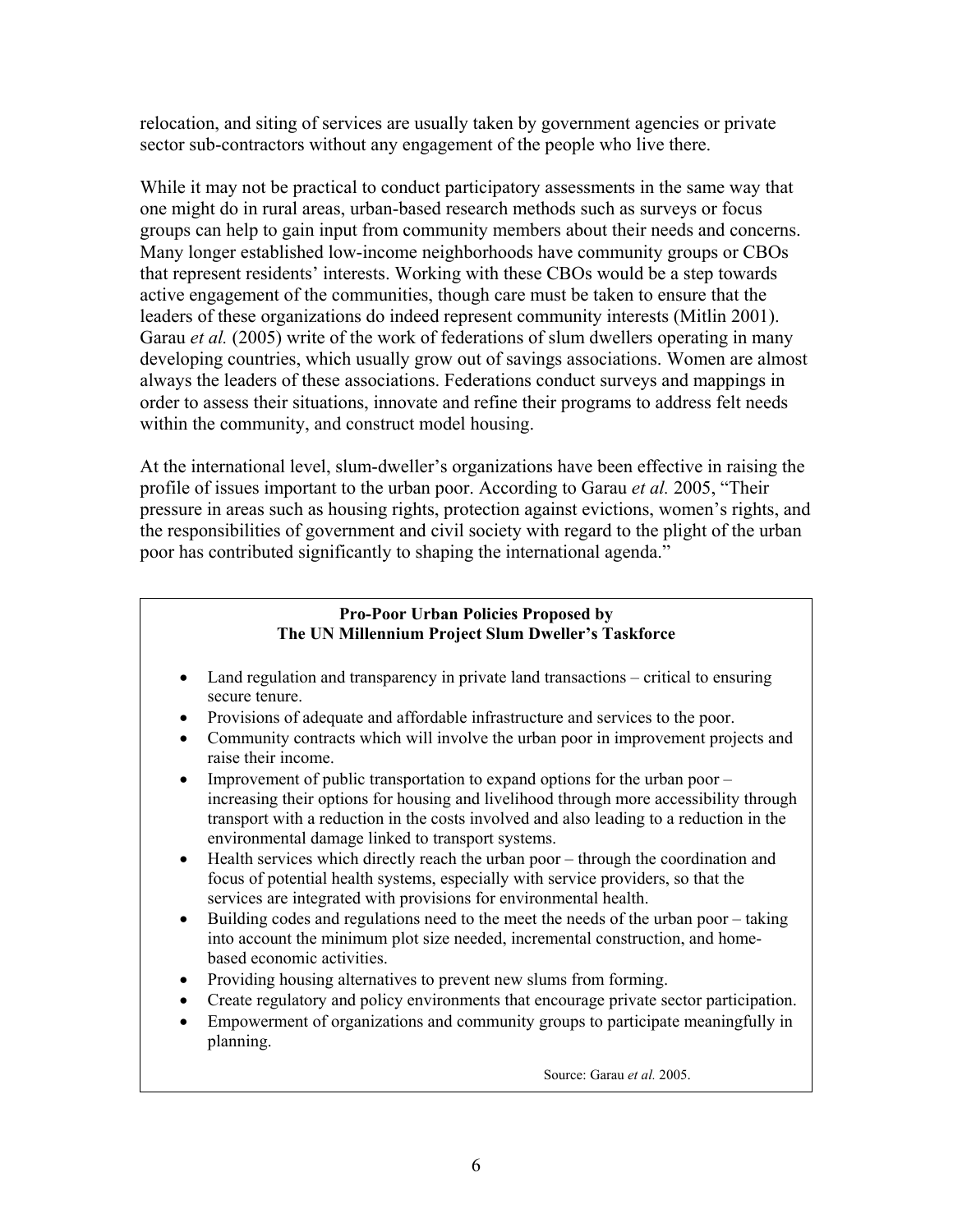#### *Premise 5. Without adequate data and research, programs and policies are flying blind*

A fundamental requirement for city managers, planners and program administrators is to know *who* the poor are, *where* they live, and *what* their needs are. Often this basic information is either unavailable or not put to use because those responsible do not know the data exist, or lack the technical skills required to analyze it. Population data are often collected at spatially disaggregated levels, such as enumeration areas, but only available to planners at higher levels that are less useful to their needs. A concerted effort to create geographic information system boundary files for enumeration areas is vital for poverty mapping. Evidence suggests that countries that create detailed poverty maps are doing a better job of developing targeted interventions, since they are able to identify their own poverty hot spots and set priorities where the greatest attention is needed (Haag 2005).

Average measures of wellbeing suggest that urban dwellers are better off than rural dwellers, but this gap appears to be narrowing, with some megacities experiencing stagnating or even declining infant mortality rates while smaller cities and towns see improvements (Brockerhoff and Brennan 1997). There are great variations in wellbeing within cities, and it may be that declining conditions in the poorest parts of metropolitan areas is affecting city-wide averages. Processes of economic globalization and market liberalization may be exacerbating the level of economic and spatial segregation (Ariza and Solis 2005). It is important to study these changes so as to intervene in ways to reverse the declines in living conditions.

In India, a study of large cities, medium-sized towns and rural areas found that although the urban poor are better off economically than their rural counterparts, a wide gap exists between the rich and the poor of large cities with regard to fertility and mortality rates (Chattopadhyay *et al.* 2005). Furthermore, child and under-five mortality were found to be highest among the poor of large cities, and total fertility rates for large city poor were higher than those for the non-poor in towns and rural areas. In Accra, Ghana, an innovative research project using GIS and remotely sensed data in conjunction with census and survey data is helping to identify neighborhoods in particular need of health and sanitation interventions (Weeks *et al.* 2005). These data will then be used by a local NGO that promotes legal rights to environmental health in order to better target health interventions.

# **III. UNFPA's Current Activities**

The material for this section was obtained largely from a survey of country offices (COs) administered in March 2005 as part of this project. The goal was to better understand the nature of country-level activities addressing the urban poor and sustainable development. Out of 151 surveys sent, 33 were completed. Although this return rate is only 22 percent, the survey responses represent programs operating in some of the largest developing countries. In all, it can be said that the surveys represent UNFPA programs covering sixty percent of population of the developing world. Additional material for this section comes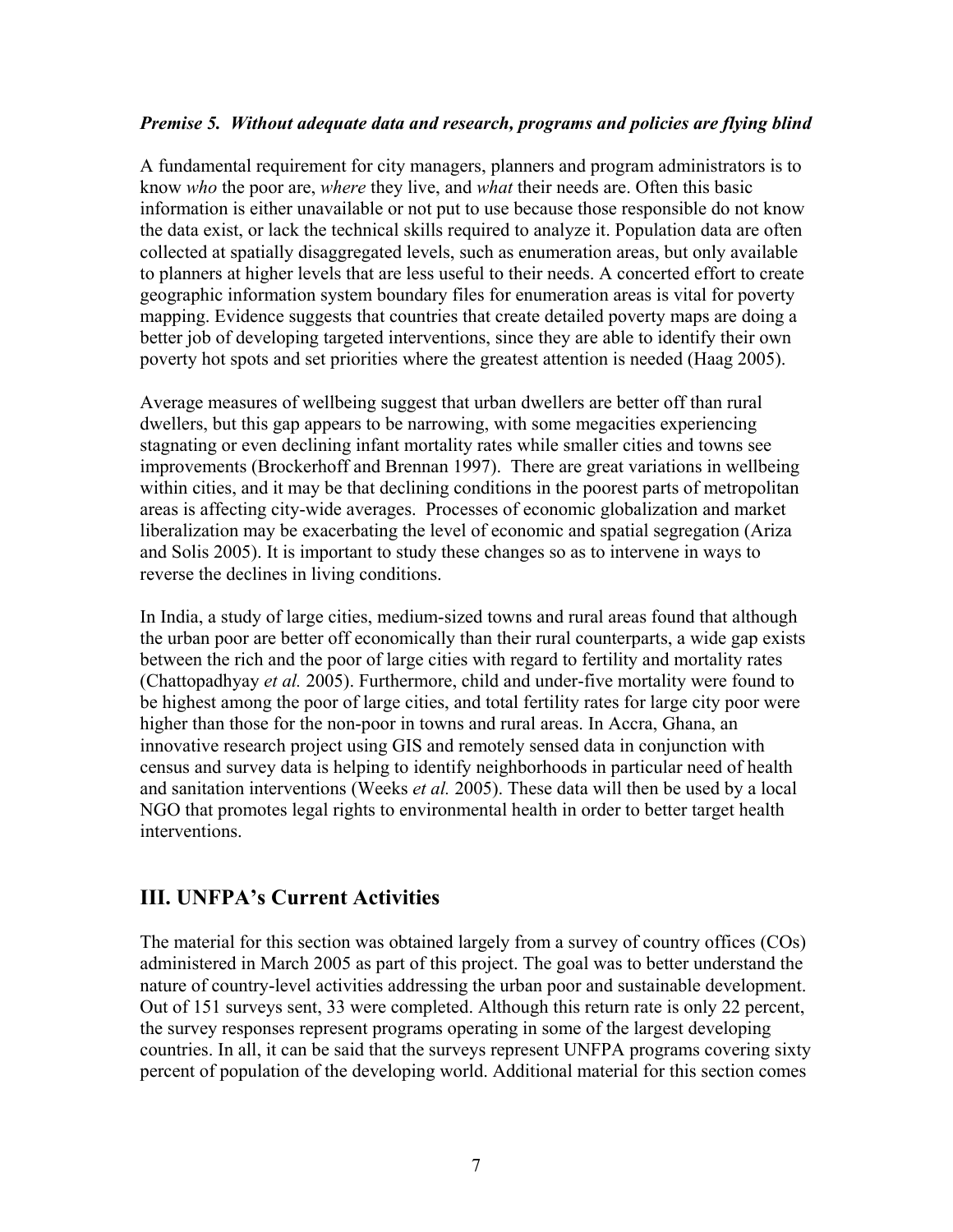from presentations by Dr. Prakash Deo of UNFPA in Maharashtra State, India, and Dr. Daniel Nguku, of the Nairobi City Council, at the June 2005 workshop.

The subsections below broadly correspond to the premises laid out in Section II, with the addition of a subsection 6 on policy development and planning.

## *1. Women's Empowerment and Wellbeing*

Women's empowerment and wellbeing lie at the center of many country office programs. This section briefly describes a number of these programs and associated activities.

UNFPA India's Maharashtra State Project Office has implemented an Integrated Population and Development Project in Maharashtra. The goals of the project are to enable couples to achieve their personal reproductive intentions and ensure the survival and development of their children through delivery of quality reproductive and child health (RCH) services. The project aims to improve the social status of women with improved access to the essential package of quality RH services. In the first phase the project trained doctors (including private practitioners), paramedical staff and teachers on RCH components and focused on infrastructure, materials and supplies. In the second phase the project built linkages between the health care system and local NGOs to improve implementation and meet the unmet needs of the population. The project provided capacity building of women's groups to assist with health awareness, prevention and addressing gender-based violence. The project also trained a cadre of voluntary community based depot holders for non clinical contraceptives, which further served as a link between the community and health institutions.



#### **Maharashtra, India: Street theater designed to promote behavioral changes**

#### **Women's empowerment activities:**

- Orientation of women's groups to act as a link between the community and health institutions.
- Creating an enabling environment to undertake adolescent reproductive health activities in the schools.
- Initiating legal aid and counseling centers for women victims of domestic and social violence and establishing linkages with other support groups such as a panel of lawyers, police, shelter homes, vocational training, etc.
- Orientation of elected representatives on RH and gender issues and on their role in demand generation.

UNFPA Republic of Congo is helping to improve the juridical and socio-cultural framework for the promotion of equality and equity between men and women through its gender component. In this project the CO contributes to (i) the revision of the family code, (ii) the adoption and enforcement of legal texts punishing all kinds of violence against women, and legal texts promoting gender equality, (iii) greater involvement of men in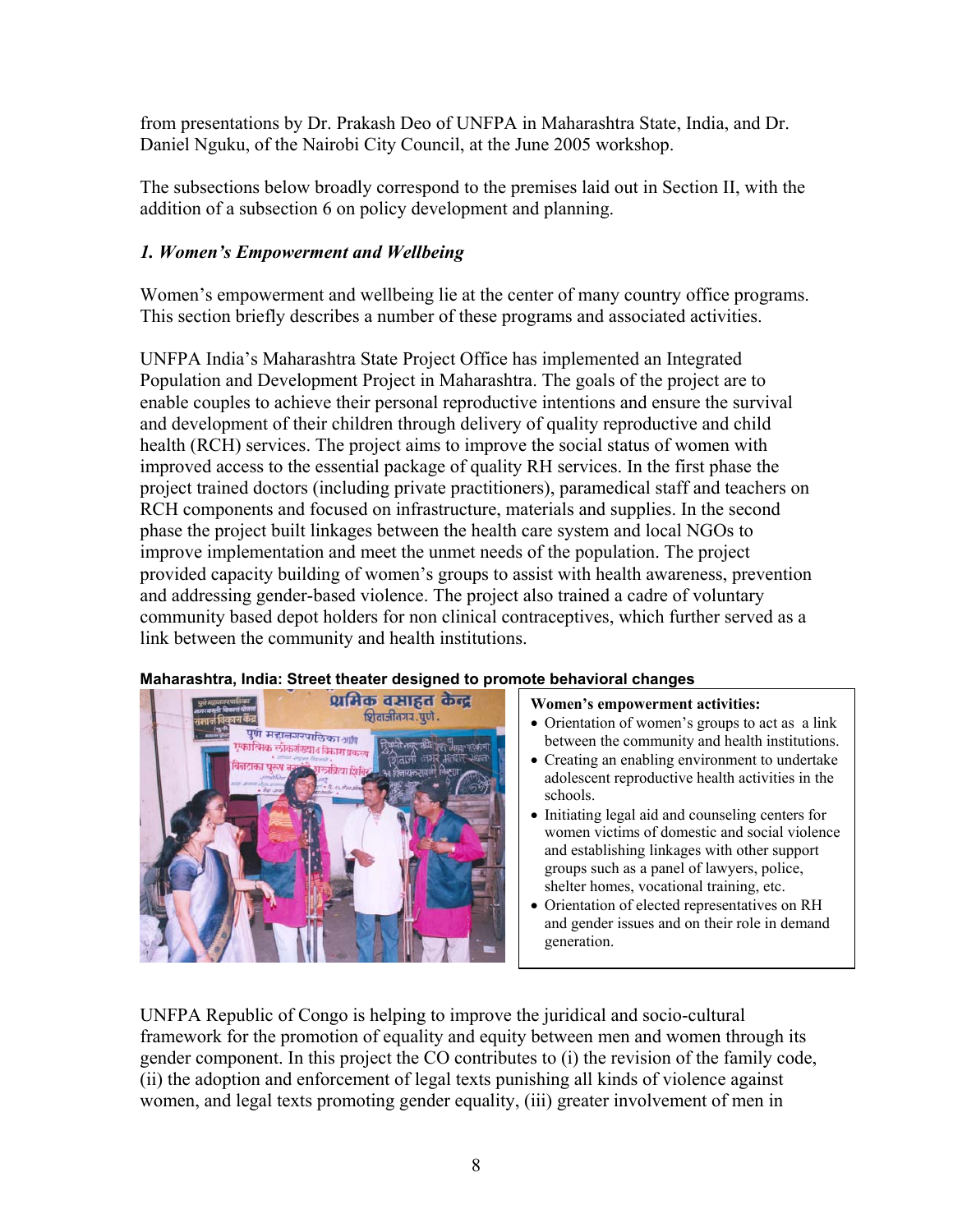gender and RH issues; (iv) the elimination of sexist stereotypes in the light of appropriate studies on the contents of media, school and literacy books and curricula; (v) women's increased access to various loan/credit facilities (financial, land, agricultural, etc).

UNFPA Romania has supported Centers for Monitoring, Prevention and Management of GBV in the capitals of the districts. The centers provide integrated medical, emotional and juridical support to victims, who are largely from urban areas but also from surrounding rural areas. Their approach has been to support the following: coordination meetings and the GBV Consultative Council at the central government level; a coordination mechanism at the local level for GBV Consultative Working Groups in four target districts; a training program for health care personnel, police, local authorities, medical staff, and social workers; and IEC activities and events to increase the awareness of the general public about the consequences of GBV and trafficking in human beings.

Other relevant CO activities include the following:

- UNFPA Zimbabwe supported the 2005 Zimbabwe Demographic and Health Survey (DHS), which for the first time included questions on domestic violence.
- UNFPA Democratic Republic of Congo supports NGOs based in urban and periurban areas that develop women's capacity, and which defend women who are victims of sexual violence.
- UNFPA Syria supports awareness raising sessions for men on RH issues and women's RH rights, as well as dialogues with youth on RH and gender issues. The CO has also provided support for studies on GBV, promoting gender issues through various forms of media and the establishment of a gender theme group which aims at emphasizing gender related issues and gender mainstreaming activities.
- UNFPA Nicaragua is supporting the government's Emergency Fund for Social Investment (FISE) in mainstreaming gender to their infrastructure and socioeconomic projects. These efforts seek to institutionalize the gender approach into all of the FISE's projects.
- UNFPA Malaysia is currently strengthening partnerships and programs against gender-based violence, seeking to improve the capability and capacity of young women and men in ending GBV.

## *2. Reaching Youth*

Efforts to alleviate poverty among adolescents must include identifying and extending services and livelihood skills to the poorest and most vulnerable among them. UNFPA's nascent effort to assess coverage of its most popular youth programs is a key first step (Bruce 2005). These coverage exercises first define which subgroups of adolescents (as defined by age, gender, living arrangements, marital status, schooling status) benefit from services, then create a profile of information and services rendered (e.g. health, life skills, livelihood activities). This provides a basis from which to plan a better targeting of those adolescents currently left behind.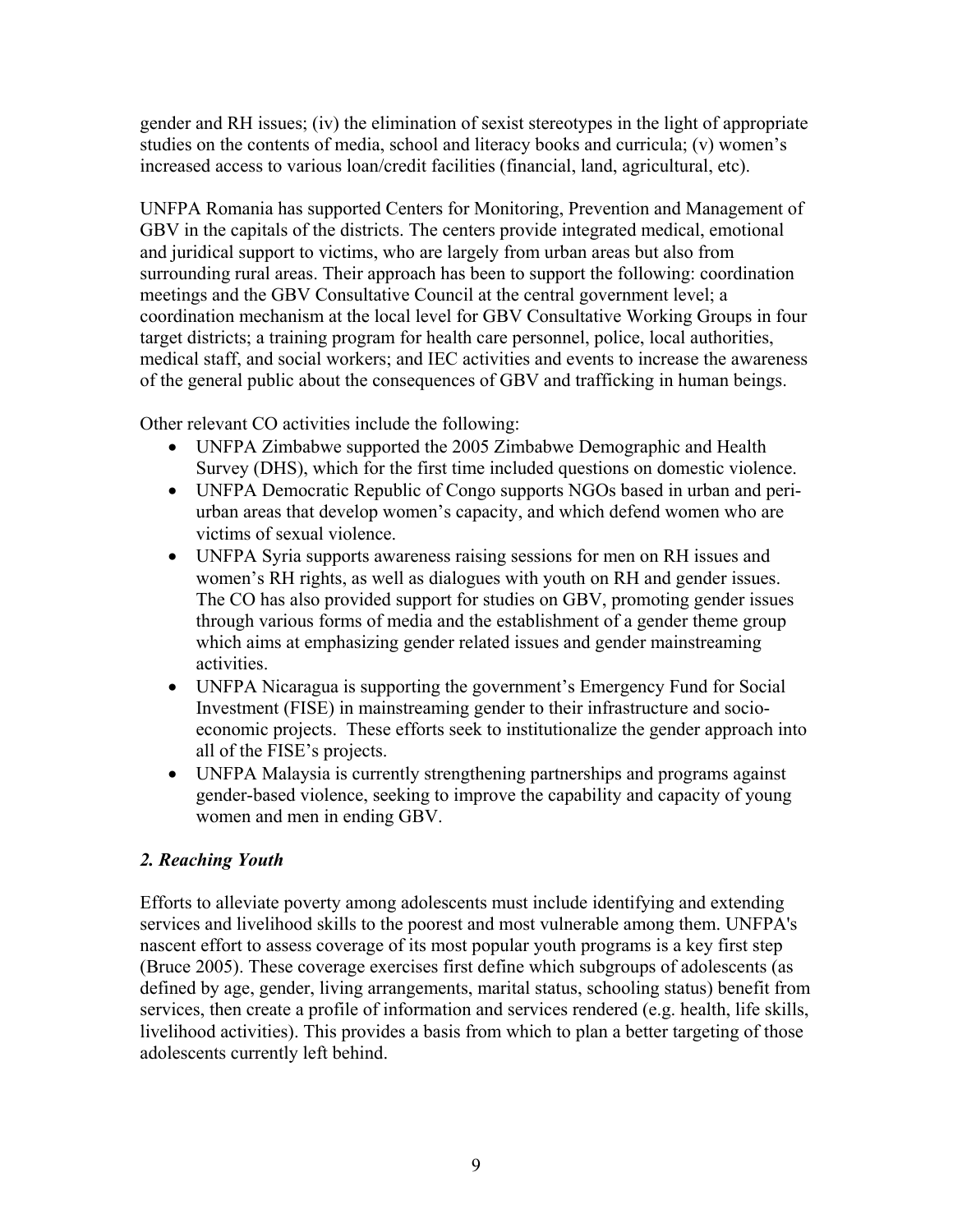UNFPA has supported the Population Council to define and implement the "safe spaces" concept. Safe spaces are defined as places where girls are treated with respect and dignity and where they can: form friendships, receive and give peer support, and increase their social networks; enjoy freedom of expression and movement without fear or intimidation by adult gatekeepers or male peers; receive mentoring support from appropriate, trusted adults, who can serve as girls' older friends and advocates; and take advantage of new, diverse educational opportunities that could include life skills, functional literacy, sports, financial literacy, production cooperatives, and the development of writing and artistic talents (Bruce 2005).

UNFPA Ethiopia supports the Good Samaritan Association (GSA), an NGO working to create positive change in the lives of disadvantaged girls, children and mothers. The GSA targets young women in poor slums of Addis Ababa, especially victims and potential victims of rape, reproductive health hazards, and other forms of gender-based violence, HIV/AIDS, cervical and breast cancer and those victims exposed to trafficking. With the assistance of the UNFPA, the NGO has established a Rape Crisis Center and trained rape crisis counselors, developed a clinical rape management kit and established a vocational skill training center for women. The skill training facility has successfully trained 30 girls from low-income families in leather handicrafts.

The country office also supports the Good Samaritan Training Center, an urban-based NGO providing vocational training to young women and girls aged 18-25 with a view of ensuring their self employment or finding gainful employment. The main target groups of the NGO are street girls who had been exposed to street life due to various reasons including economic deprivation, family break ups, civil strife, neglect and war. Apart from training in different skills such as weaving, knitting, sewing, embroidery, hair dressing, the NGO provides training on health, home management, nutrition and HIV/AIDS and family planning.

A UNFPA-supported project in the slums of Nairobi, Kenya, established nine youth friendly health facilities and trained peer youth educators to strengthen the link between the community and the health facilities (Nguku 2005). The project has had some success, though it is hampered by inadequate information, education and communication (IEC) materials, high rates of migration between slums (making it very difficult to follow up with clients), and staff attrition due to poor terms of service and lack of motivation.

UNFPA Senegal supports an Adolescent Girls Project in partnership with the UN Foundation based on a holistic approach of youth problems combining reproductive health with livelihoods and life skills activities. This project takes into account the framework of the implementation of the Poverty Reduction Strategies articulated with the MDGs. The CO also supports Youth Counseling Centers with voluntary counseling and testing services are located in urban areas where youth and adolescents are more exposed to precocious sexuality, undesired pregnancies and STD/HIV/AIDS. HIV/AIDS prevention activities target vulnerable populations such as migrants and drivers.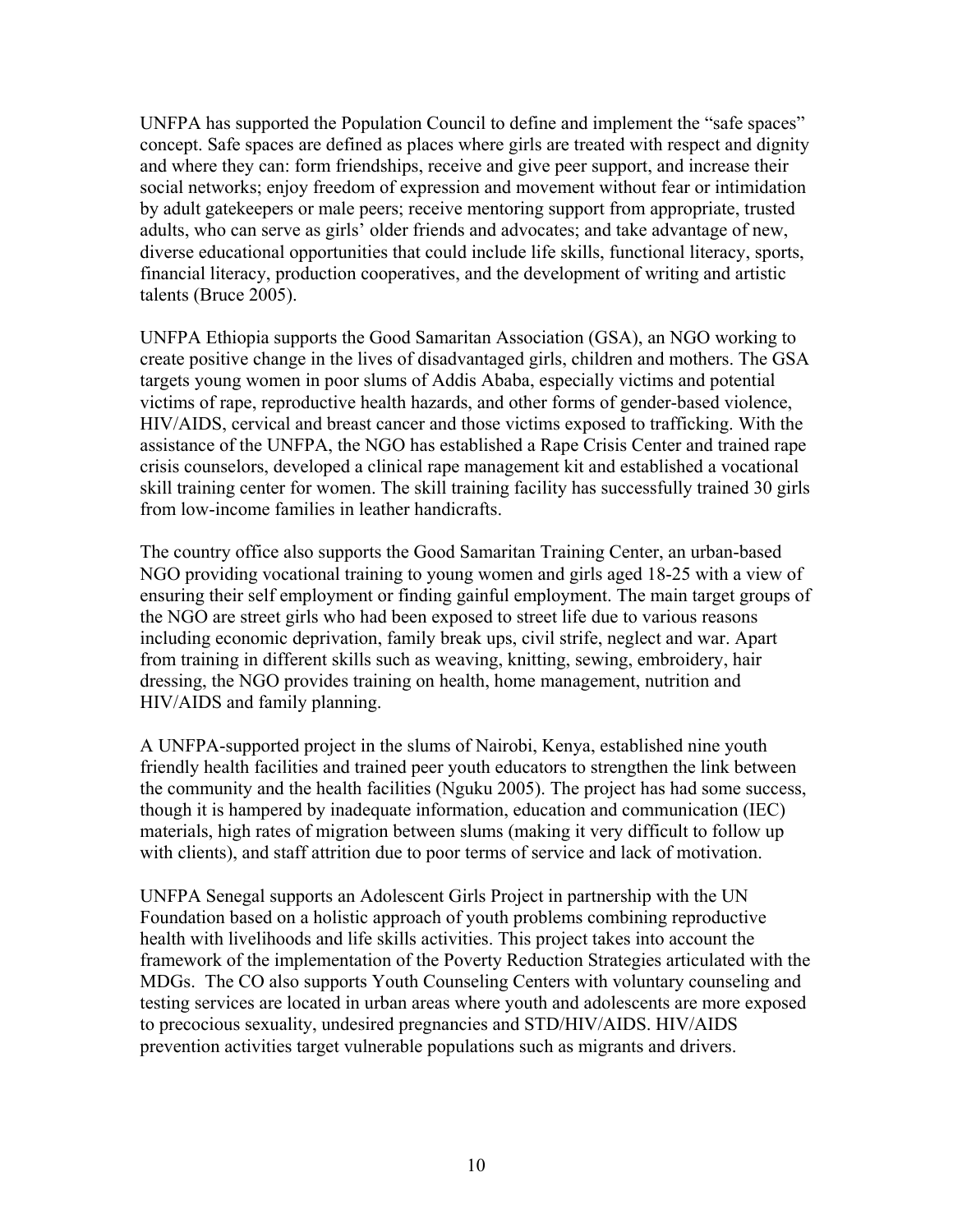UNFPA Mozambique's Adolescent Sexual Reproductive Health project supports the institutional capacity of key partners' in advocacy and social mobilization efforts. It provides support to behavioral change cultural sensitive programmes in selected districts for adolescents and youth both in and out of schools, with emphasis on information and life skills on STD/HIV/AIDS, contraception and gender-based violence, including comprehensive quality SRH services and "client-oriented" counseling. The program has been so successful that the government has decided to replicate it throughout the country.

Additional CO activities include the following:

- UNFPA Burkina Faso supports a program of population education for all secondary students, with emphasis on population and the environment.
- UNFPA Zimbabwe, through its Adolescent Sexual Reproductive Health Programme, provides a minimum package of youth-friendly services and peer education in 16 districts. This will be scaled up to reach other districts.
- UNFPA Bangladesh is introducing Youth Friendly Services, and through research is identifying: (i) socially acceptable ways to promote responsible and healthy reproductive and sexual behavior among the adolescents in selected areas in Bangladesh, (ii) policies and strategies for adopting life-skill education among adolescents, and (iii) factors related to dowry and exploring possible ways to reduce/eliminate dowry.
- UNFPA Thailand is improving access to RH information and services for youth through appropriate, gender-sensitive and age-specific community-based activities which include: (i) HIV/AIDS/STI prevention; (ii)conducting needs assessment surveys and advocacy seminars for policy makers, religious leaders, community leaders and media; (iii) training peer educators and organizing youth camps and educational activities; (iv) establishing RH youth centers and a website: www.thaiyouths.org; and (v) producing and disseminating IEC/BCC materials.
- UNFPA Ecuador provides support to the National Statistics and Census Institute (INEC) for a national statistics system for youth (SIJOVEN).
- UNFPA Jamaica reports on a project in Belize that has a strong urban focus and works with youth in street gangs and has mobilized the leaders to learn more about HIV/AIDS and youth at risk.
- UNFPA Romania has increased the availability of youth-friendly reproductive and sexual health information and services, focusing on the prevention of STIs and HIV/AIDS, particularly in urban areas.
- UNFPA Kosovo is strengthening institutional and civil society capacity to support access of young people to sexual and reproductive health information and education.

## *3. Stimulating Demand for Reproductive Health Services*

Similar to the approach in Maharashtra State, UNFPA Ethiopia is focusing on empowering women with the aim of increasing the utilization of RH services. The program seeks to ensure that women and men have access to information, education and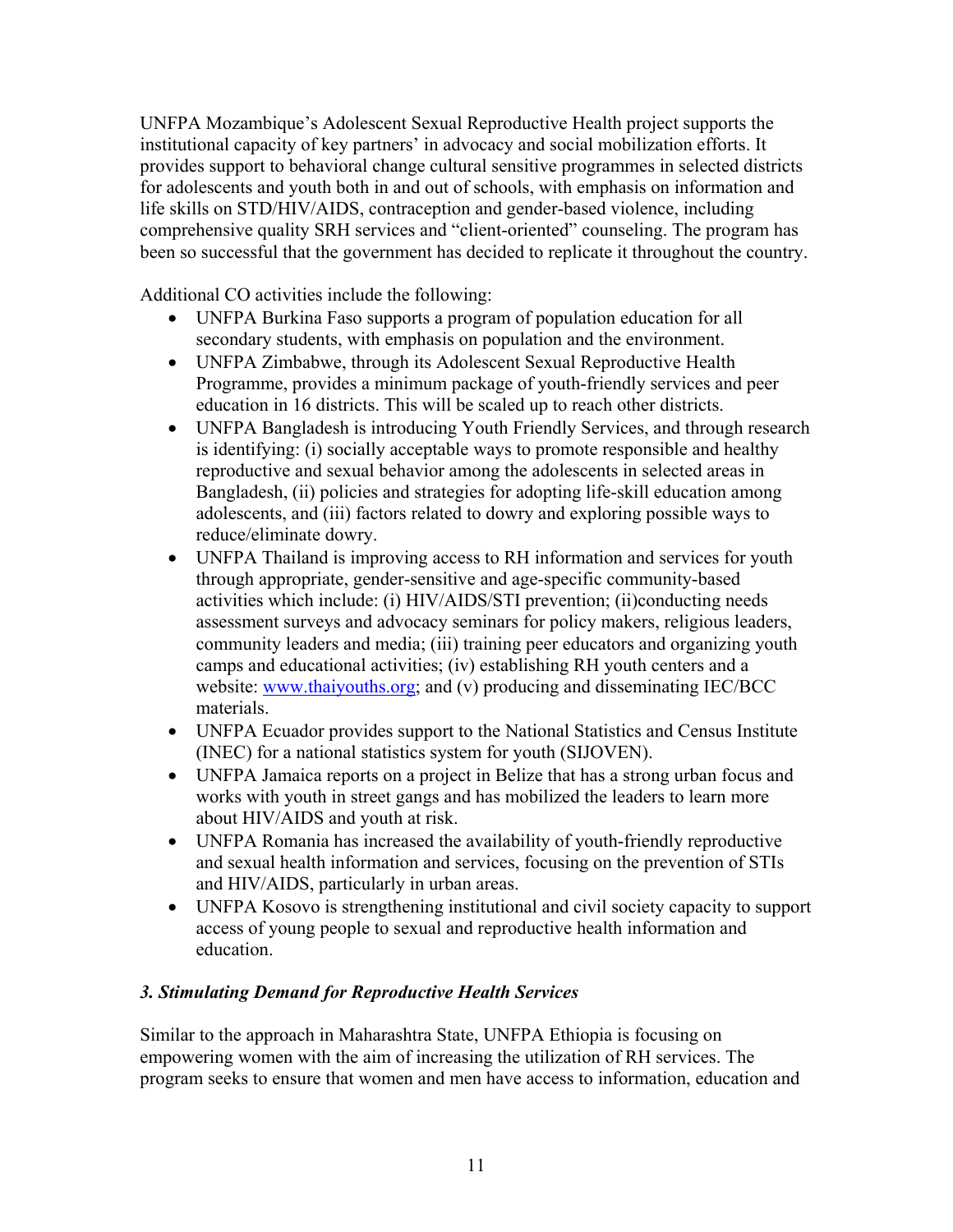services needed to achieve good sexual health and exercise their reproductive rights and responsibilities.

UNFPA Mexico has implemented eight State Cooperation Projects (PECs), which are being carried out within the ongoing Country Programme, with the goal to contribute to improving the welfare of the people of Mexico and to reduce poverty through the achievement of a balance between population and resources through increased awareness and use of reproductive health services. The project focuses on strengthening the national capacity to integrate population issues into national and sectoral development planning, and promoting actions that favor the full exercise of sexual and reproductive rights, equal participation of men and women in decision-making processes, and equal access to development opportunities. The design of PECs is based on a strategic approach, aimed at developing, institutionalizing and, eventually, replicating specific intervention models and best practices. Presently, the models are in the process of documentation and systematization.

UNFPA Syria has been active in supporting the development of the national RH strategy by: (i) strengthening national capacity building to provide comprehensive family planning services; (ii) procuring medical equipments, ambulances, and mobile clinics to improve the quality of services in underserved areas; (iii) conducting research, data collection and needs assessments on RH issues; (iv) strengthening the management information system to monitor interregional gaps in RH indicators; and (v) producing IEC materials on FP, safe pregnancy and other RH related issues. Addressing HIV/AIDs is also a major component of the national RH strategy and the CO supports the prevention of STIs and HIV/AIDs among high-risk and vulnerable groups through: (i) technical assistance in conducting surveys; (ii) providing equipment for STIs/HIV labs; (iii) supporting Voluntary Counseling Training for health workers; and (iv) including HIV/AIDS issues in all of the training sessions held under the RH sub-programme.

UNFPA Thailand is supporting improved access to RH information by foreign migrant workers and refugees primarily from Myanmar. The activities include: (i) baseline data collection to identify interventions; (ii) training of community health volunteers and midwives on FP and HIV/AIDS/STIs; (iii) educating adolescents about RH and HIV/AIDS/STIs prevention; (iv) disseminating IEC materials; and (v) providing services through mobile clinics for the underserved.

Additional CO activities include the following:

- UNFPA Democratic Republic of Congo supports the national program of reproductive health, with IEC/Counseling services in urban and peri-urban areas.
- UNFPA Philippines is working to empower the urban poor to access RH services.
- UNFPA Mongolia is supporting activities to reduce the maternal mortality rate by providing extensive training and emergency obstetric drugs and developing and distributing RH service guidelines on management of high risk pregnancies and on referral care. The CO also supports the RH needs of immigrant urban women, especially in the area of antenatal care.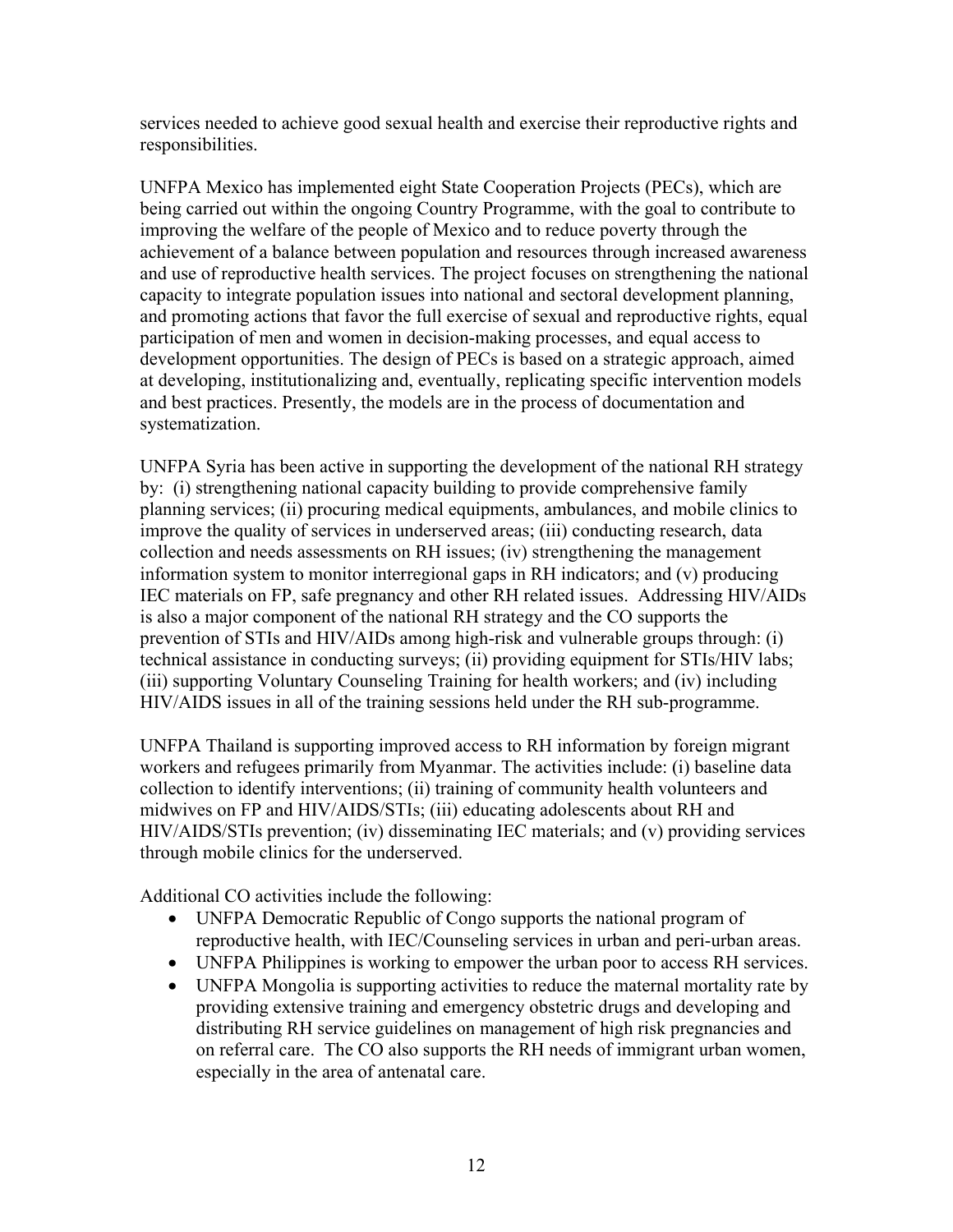### *4. Local Involvement*

UNFPA Senegal has successfully involved community groups and figures to take an active part in society. Specifically religious leaders are involved in the promotion of gender equality and HIV/AIDS prevention, promoting advocacy documents within the religious precepts of Islam and Christianity, the two dominant religions in Senegal.

UNFPA Mexico has supported an IEC on sexual and reproductive health, with emphasis community participation of adolescents in urban areas of Quintana Roo state.

## *5. Data and Research*

The surveys revealed that most UNFPA country offices promote data collection activities through support of censuses and surveys. The level of activity described in the survey response probably reflected data collection cycles, with countries in the midst of or preparing for censuses or demographic and health surveys reporting the greatest level of activity. The remainder of this section provides details on specific CO activities of note.

UNFPA Syria has initiated a Planned Strategic Rapid Assessment which will be jointly undertaken with other partners in Syria to serve the neediest areas in the country, providing baseline data on reproductive health and population to be integrated into national development plans. This data will also take into account both rural and urban settings as well as the gender component.

UNFPA Bangladesh converted Enumeration Area maps into theme-based GIS mapping. The project is now piloting theme-based GIS maps of poverty, education and health systems in one sub-district. These will be presented in a national level seminar for policy makers and program planners sometime in this year. Similarly, UNFPA Philippines is engaged in mapping of the poorest provinces and municipality and targeted interventions to improve the conditions of the poor.

UNFPA Mozambique provides assistance to the Ministry of Women & Social Action and the Provincial Directorate of Zambezia (particularly the Statistical Dept/service) to undertake collection, analysis and dissemination of gender-relevant data (with a focus on gender concerns, gender based violence and HIV/AIDS) in partnership with wellestablished research institutions.

Additional CO activities include the following:

- UNFPA Burundi is supporting the publication of age and sex-disaggregated demographic data projections at the provincial and national levels.
- UNFPA Republic of Congo is assisting in the development of national and subnational policies, plans and strategies that are based on an analysis of research findings. The CO is also promoting the use of data for program planning, monitoring, evaluation and evidenced-based advocacy.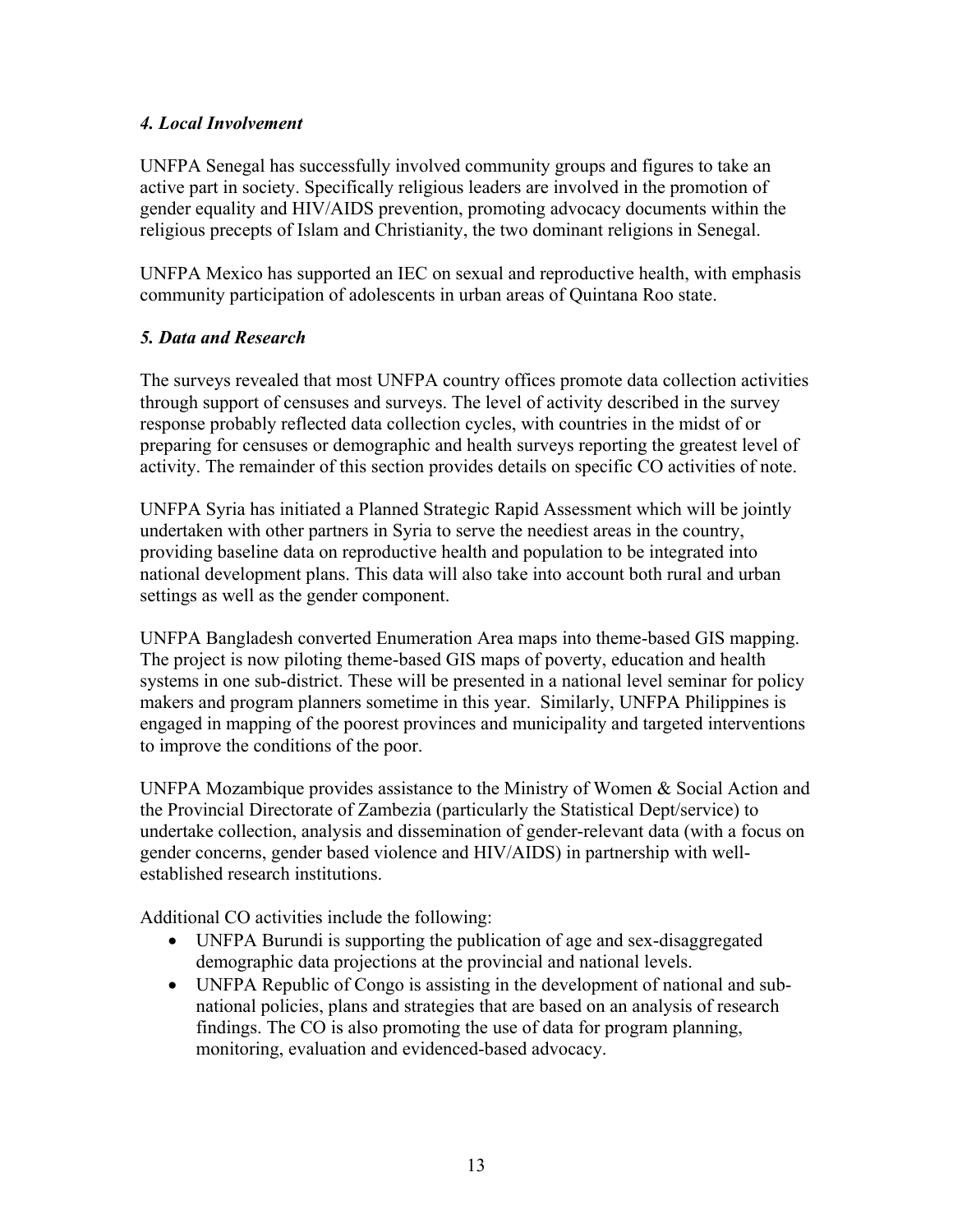- UNFPA Zimbabwe has produced a thematic report on poverty and reproductive health (including HIV/AIDs), and a national indicator database to monitor the MDGs and ICPD PoA goals.
- UNFPA Bangladesh is designing and developing an urban RH management information system and client data recording system.
- UNFPA Ecuador supports capacity building of municipal authorities through the Association of Ecuadorian Municipalities (AME) and universities in population and development tools such as REDATAM, a software package that permits analysis and mapping of census data at the local and regional level.
- UNFPA Honduras is strengthening the National Institute of Statistics for the collection and analysis of social and demographic data, through surveys and research. The project is supporting a capacity building process in four cities of the country, improving the ability of the local governments to produce and manage social and demographic information in the context of the planning of local development, taking account of the links between population, poverty and the environment.

## *6. Policy Development and Planning*

Note that because activities supporting policy development and planning cut across a number of domains, some policy development activities have been included in the subsections above.

UNFPA Nepal is supporting the preparation of a Population Perspective Plan (PPP). The objective is: (i) to institutionalize at the policy level the integration of population concerns in sectoral developments so that population issues inform all other sectoral plans; (ii) to help prioritize specific multi-sectoral policy/programme areas related to population that bear on aspects of poverty alleviation and sustainable development; and (iii) to address commitments that Nepal had made in endorsing plans of action related to issues of population in various international forums, particularly ICPD 1994, and continue to attract donor support in the area. The PPP is a comprehensive perspective plan that addresses issues of urbanization, environment and poverty in a holistic way identifying key issues and integrating key concerns for sustainable development.

UNFPA Sri Lanka is active in increasing awareness among key stakeholders, such as policy makers, planners, parliamentarians, community and religious leaders, on the interlinkages between population and development. It also seeks to strengthen the advocacy capabilities of these stakeholders.

Additional CO activities include the following:

- UNFPA Philippines is developing methods and tools for pro-poor reproductive health policy making.
- UNFPA Ecuador is providing capacity building and support at the municipal level in four provinces for the participatory formulation of local development and environmental strategies.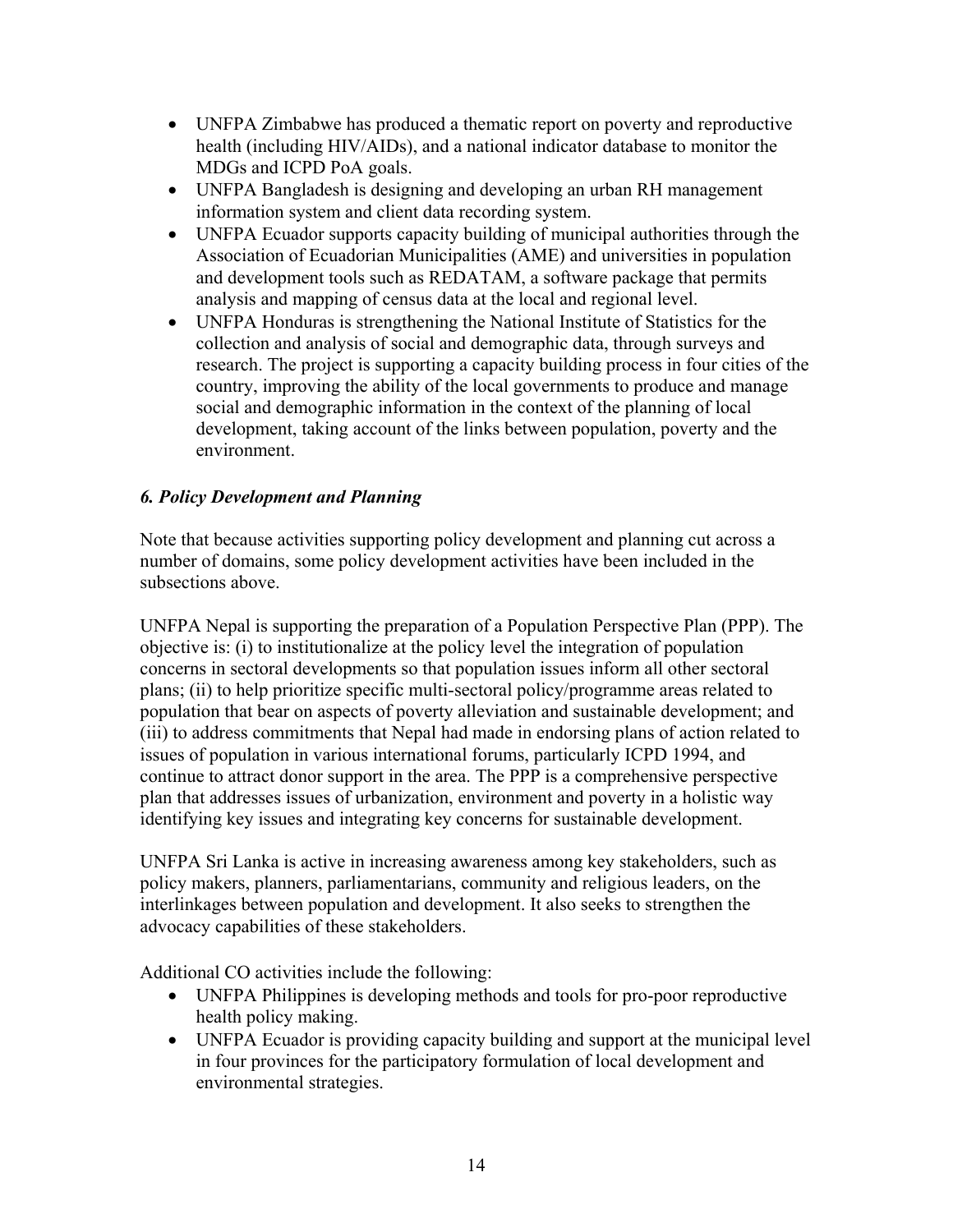• UNFPA Honduras is supporting the inclusion of population and development issues in the framework of the implementation of the Poverty Reduction Strategy, at national and local levels, with activities like special studies and training.

# **IV. Gaps and Opportunities**

UNFPA is not primarily an implementation agency. It generally works through proxies and constituencies. It acts as a resource institution, trying to understand, reach out, and advocate for the poor, which is a process that can only be learned by doing. The following recommendations reflect UNFPA's role, building on lessons from model projects highlighted in Section III and drawing on recommendations contained in the CO surveys.

### *1, Women's Empowerment and Wellbeing*

One of the best ways for UNFPA to influence women's status in urban areas is through the promotion of legal reforms and awareness-raising among women and men. According to Gautier's (2005) study of marriage laws in 142 countries, globally 19 percent of countries still subscribe to male headship within the family and 23 percent require obedience of wives. Most of these countries are in sub-Saharan Africa. Only 58 percent of all countries provide *de jure* equality in marriage, and 61 percent provide for equal treatment in the case of adultery. Thus, since a woman cannot claim any more rights than are permitted under law, there is much room for improvement.

Two countries reported specific activities to improve the legal framework. UNFPA Rwanda is promoting legal marriage so that women will qualify for inheritance under Rwandan law. As mentioned above, UNFPA Republic of Congo is helping to revise the family code and promoting the adoption and enforcement of legal texts punishing all kinds of violence against women and promoting gender equality.

#### *2. Youth Services*

UNFPA could have perhaps its greatest impact on urban sustainable development by supporting CBOs and NGOs that have programs for youth-at-risk. There is compelling evidence that poor young people get locked into life courses during their adolescent years, and sometimes even earlier, and that early intervention is needed. There are ample demonstration programs that illustrate what can be done to (Bruce 2005), and a separate project of the GCHR branch intends to catalog current UNFPA projects and best practices for replication by other COs.

UNFPA Bangladesh suggests that UNFPA can contribute to the achievement of broader urban sustainable development through skill building for income generating activities for adolescent girls, and addressing nutritional aspects of urban poor through nutritional education and kitchen gardening.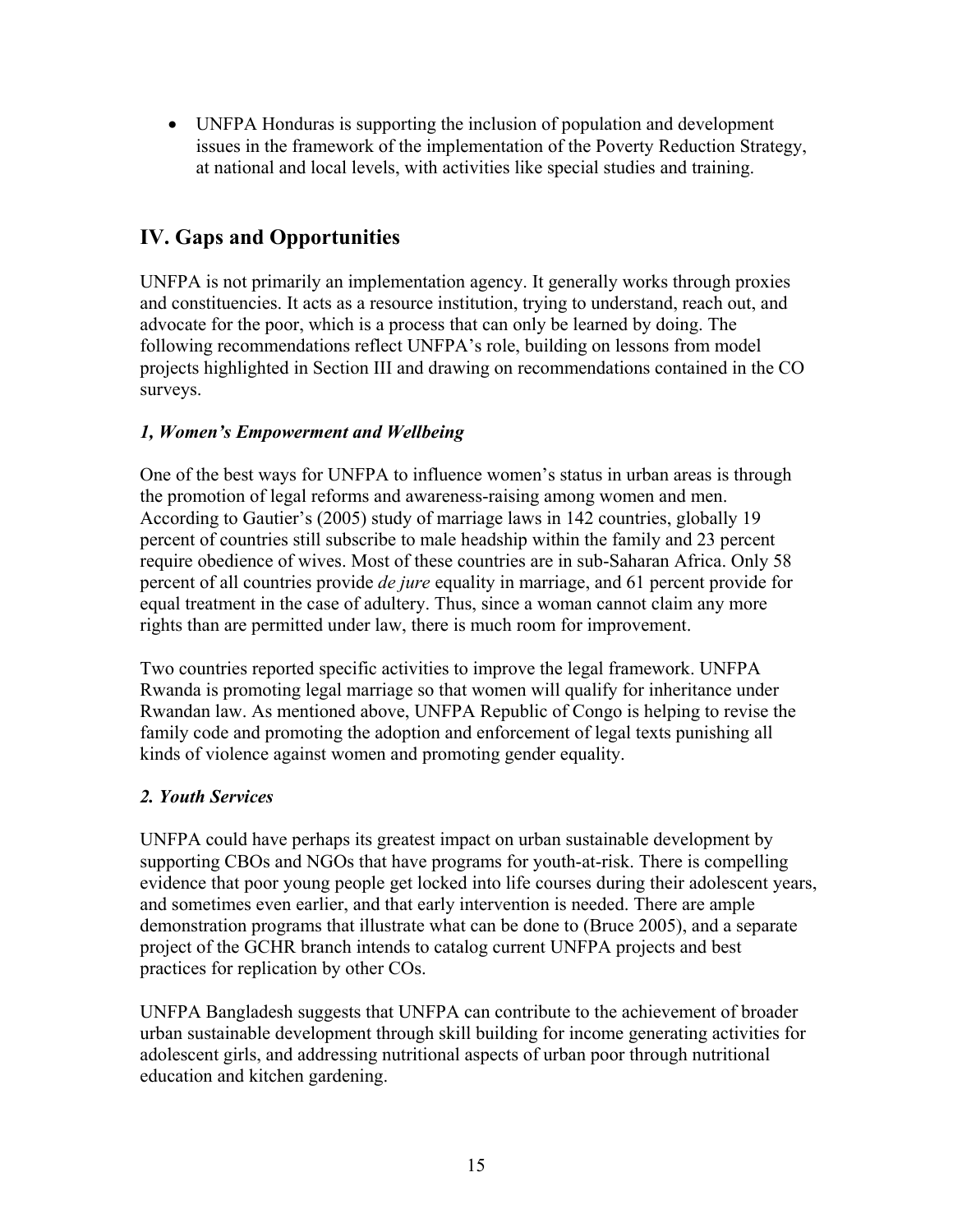#### *3. Promote Reproductive Health in the Context of Health Systems*

The term "health services" typically denotes just those government clinics or hospitals that provide health care. Health systems, by contrast, involve a wider array of healthrelated institutions, including referral and support mechanisms, as well as actions taken that affect health but are not typically under the purview of ministries of health. UNFPA could promote urban health systems in formal and informal settlements. Examples include providing support to resource centers such as community spaces, crèches, youth centers, and arts centers. Youth centers are particularly important, since investments are needed in urban youth before they make decisions that will negatively impact their future opportunities. Girls especially need space to meet and interact with one another, and UNFPA could be instrumental in promoting model youth centers that explicitly have times for girl-only activities. This can serve as a natural conduit into discussions of reproductive health issues.

According to UNFPA Democratic Republic of Congo, improvement of RH services is a means by which UNFPA can make important contributions to the war on poverty. In DRC, there are some 3.5 million refugees in towns and cities, and hence it is important to reinforce the health system capacity to meet this growing demand.

According to UNFPA Botswana, the urban poor are likely to have larger family sizes and to be more dependent on firewood as their main source of energy. Unsustainable use of firewood leads to environmental degradation. Larger family sizes that the poor have are a result of various factors, including non-use of contraceptives. UNFPA should actively promote an environment in which the urban poor are desirous of adopting smaller family sizes.

An approach to awareness raising about the existence of reproductive health services would be to provide welcome packets containing information about health/reproductive health services to new migrants at the public transportation termini in major cities. This was a recommendation made during the June 2005 workshop.

#### *4. Involving the Poor*

Almost all COs reported financial and technical support of data collection activities such as surveys or censuses. Given its central role in data development, UNFPA might develop and promote methodologies to support community involvement in urban slum and informal settlement surveys and census enumerations. This could improve the data quality for areas that often suffer from under-counts, and provide communities with a sense of ownership of the results.

UNFPA may also wish to utilize survey and focus group methodologies to better understand the reproductive health needs of the urban poor. Similar methods could be employed to understand youth issues of concern so as to better design interventions.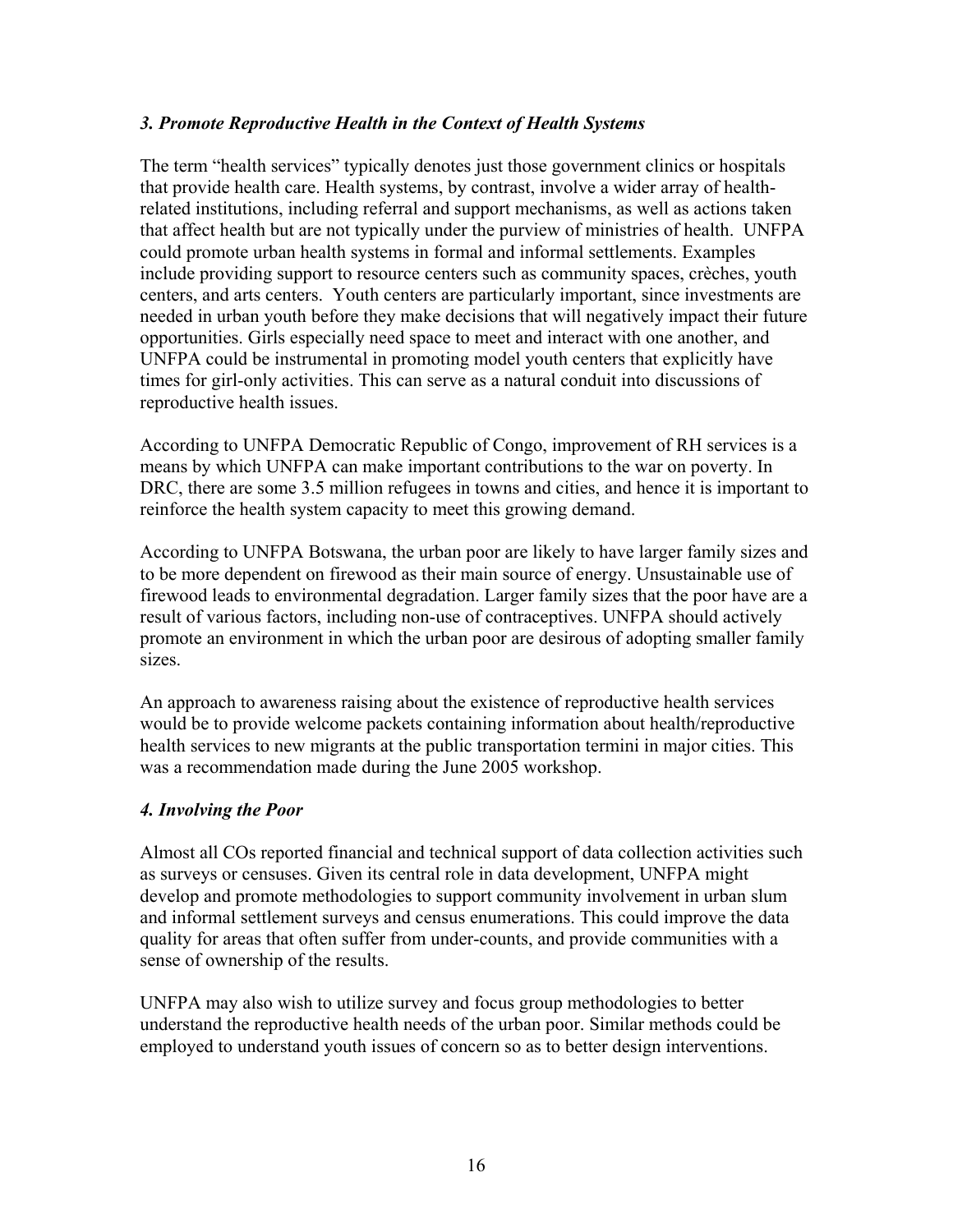UNFPA may wish to consider supporting CBOs that are run and staffed by the urban poor themselves. Such CBOs may have greater entrée within the community, thereby increasing the awareness of community members on issues such as gender relations, gender-based violence and reproductive health. Street theater, such as that employed by UNFPA in Maharashtra State, India, is an excellent outreach vehicle that can directly involve the urban poor. Along these lines, UNFPA Thailand suggests the use of existing structures in urban areas such as day care centers as entry points for service delivery (e.g., MCH, FP, HIV/AIDS/STI prevention). They suggest recruiting community health volunteers and training day care center staff as peer educators. They further recommend that the staff in these centers be trained to do fundraising to support their activities, and that the private sector should be invited to support certain campaigns.

#### *5. Data Collection, Research and Capacity Building*

Since much of the population growth is occurring in small to medium sized cities, research could be undertaken on the economic role of such cities in the context of globalization. Are city managers and planners in these cities less prepared for growth and its implications for urban services than their mega-city counterparts? It might be useful to consider study visits for managers of medium-sized cities to major cities that have already experienced rapid growth, so that they can learn from experience. Rapid growth is found by Brockerhoff and Brennan (1997) to be correlated with high infant mortality rates even when controlling for city size.

Behavioral research could be useful in terms of better understanding the perceptions that urban youth (especially girls) have of their life chances, and the opportunities that are available to them to better their circumstances. This could lead to better designed youth programs. It was also noted during the workshop that few youth programs have explicit monitoring and evaluation components that would help to determine if money invested in these programs has a long-term dividend. The coverage exercises being conducted at youth centers in some countries is a step in the right direction, but it is likely that further operations research is required.

A core recommendation from the June 2005 workshop is that there is a need for data to be processed and made available at the most spatially disaggregated level possible so that they can be used for planning by cities, neighborhoods and localities. One workshop participant recommended that UNFPA engage post-census technical workshops and seminars, where local and national researchers would get guidance in how best to analyze census data at the disaggregated level for planning purposes (Montgomery 2005). This could address uses of tract-level census data in combination with simple population projections to better project the demand for various kinds of services. This was cited as a specific need by UNFPA Malawi. Two UNFPA COs are already doing work in this area that may be worthy of replication. UNFPA Ecuador is providing municipalities training in the data analysis and mapping package REDATAM (a package that is only available in Spanish), and UNFPA Honduras is working in the local governments of four cities in the country to produce and manage social and demographic information.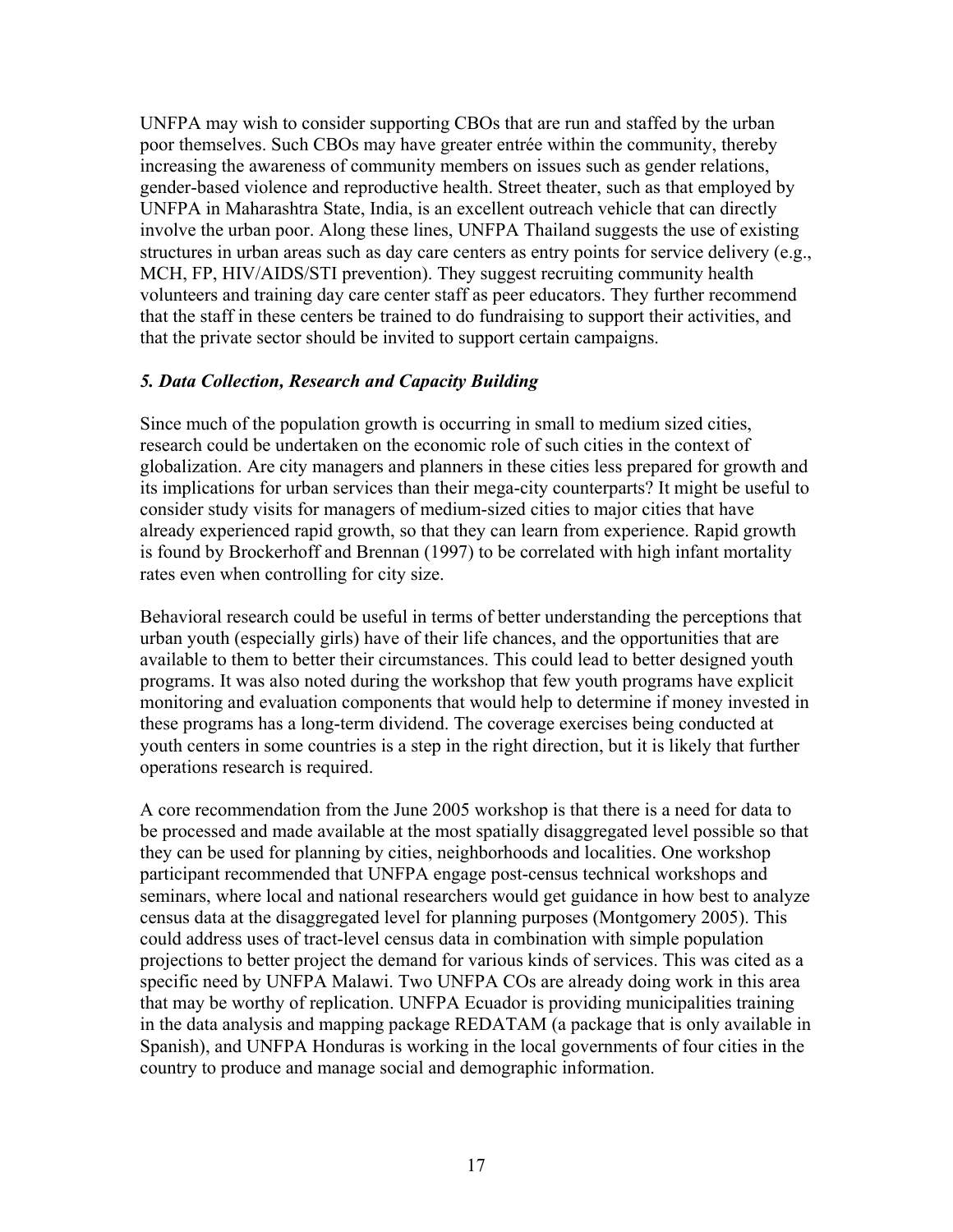It would be particularly useful for municipalities if the census data could be mapped with the aid of enumeration area boundary files. Training in GIS would provide a valuable addition to the tools traditionally available to census and statistical agencies in country.

Additional recommendations from the CO include the following:

- UNFPA Algeria suggests that UNFPA finance studies on the needs of the urban poor in order to elaborate national policies related to this subject.
- UNFPA Burundi recommends the strengthening of statistical capacity at the country-level to run population and household censuses, conduct household surveys, set up vital statistics and health information systems, and compile indicators on environment, agriculture, education, and the economy.
- UNFPA Sri Lanka recommends engaging local research institutes to undertake a review on the needs and vulnerabilities of the urban poor, particularly women, with a standardized methodology being used in all of studies conducted.
- UNFPA Belarus recommends capacity building of UNFPA field staff especially in the area of environment and sustainable development issues.

### *6. Policy Development and Planning*

Several country offices mentioned their involvement in the development of poverty reduction strategies. According to UNFPA Ecuador, "It is key for UNFPA to take an active part in the formulation of the national poverty reduction strategy in Ecuador, a process that has just been launched. Indeed, it will be a unique opportunity to advocate for population and development issues with a special focus on youth participation and gender equity in a national forum that will bring together all social and government actors." Thus, UNFPA could use the PRS formulation process as a forum to bring to the fore issues important to the urban poor such as environmental health, sanitation, and access to health services.

Through its support of the PRS process, UNFPA Honduras is supporting the development of a local indicators framework, including social, demographic, economic and environmental indicators. These can be very helpful for policy makers, both in targeting resources and tracking progress. This work is similar to work proposed by Esteban Caballero at the June 2005 workshop, which was to support the development of vulnerability indicators for policy and planning purposes. The concept of vulnerability is richer than that of poverty, since it incorporates external "shocks" (e.g., globalization, climate anomalies, economic down turns, etc.) and internal "coping capacities" (e.g., human, financial, natural and social capital) rather than simply looking at the income and assets of the poor in a static way (see for example Polsky *et al.* 2003).

# **V. Conclusion**

This brief strategic assessment of major issues confronting the urban poor has highlighted a number of areas that are worthy of UNFPA's continued attention. Indeed, the sampling of activities in Section III suggests that UNFPA already has a large number of projects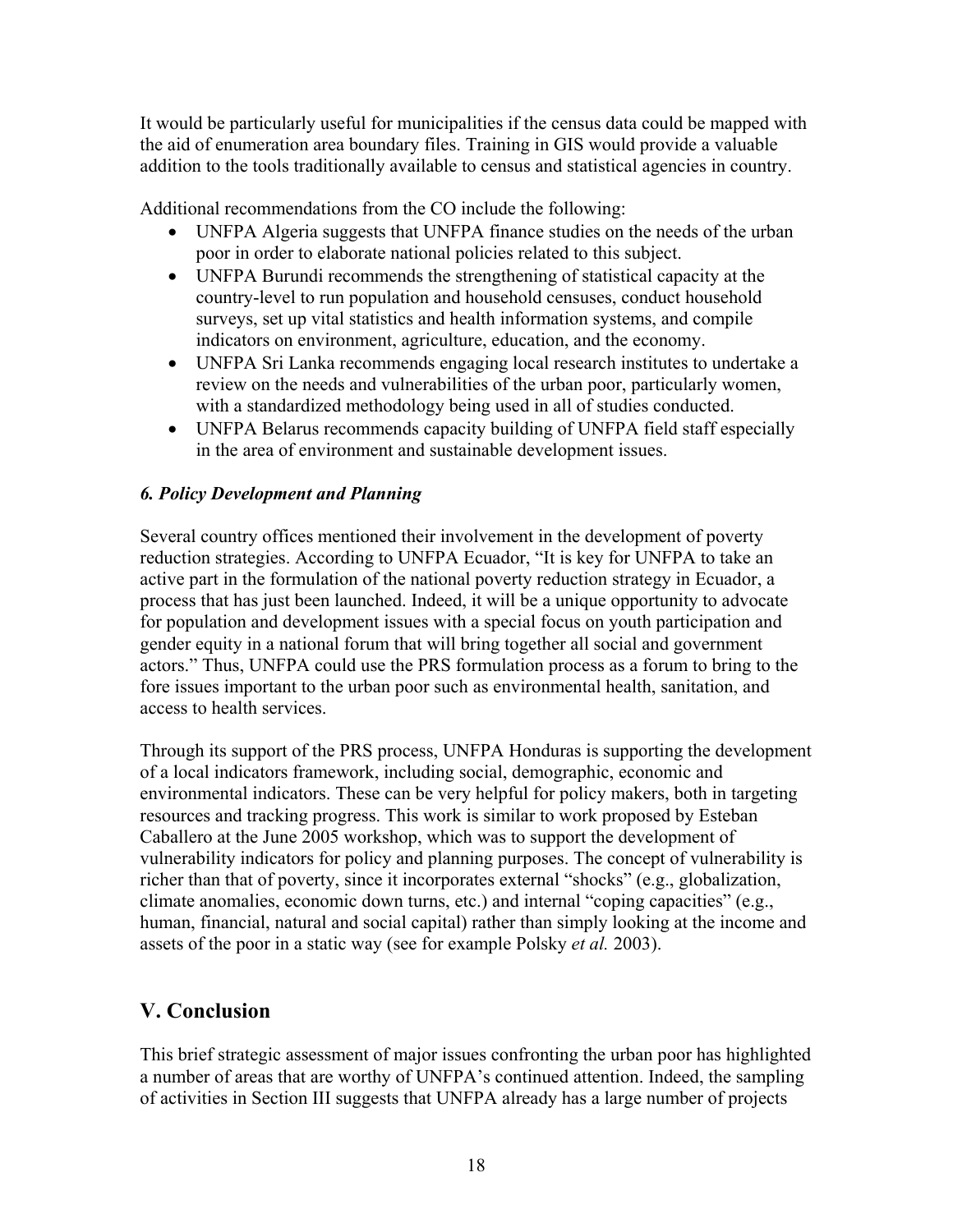targeting the urban poor. Still, there were a large number of COs that reported having few if any activities that were specifically targeting the needs of urban poor populations. This suggests that the time is right to promote an "urban perspective" within the agency. Indeed, UNFPA, second only to UN HABITAT, is strategically placed within the UN system to take on the role of *port parole* for the urban poor, ensuring that the UN system as a whole does not neglect the pressing needs in urban areas.

Our ability to integrate the urban poor in development processes and prepare for their predicted population growth over the next two decades will be decisive if we are to achieve sustainable development. The world's future is largely an urban future. If the poor become full members of their urban societies, able to contribute as producers, consumers, citizens, creators of solutions and protectors of the fragile environments in which they live, we will have gone a long way towards sustainable development.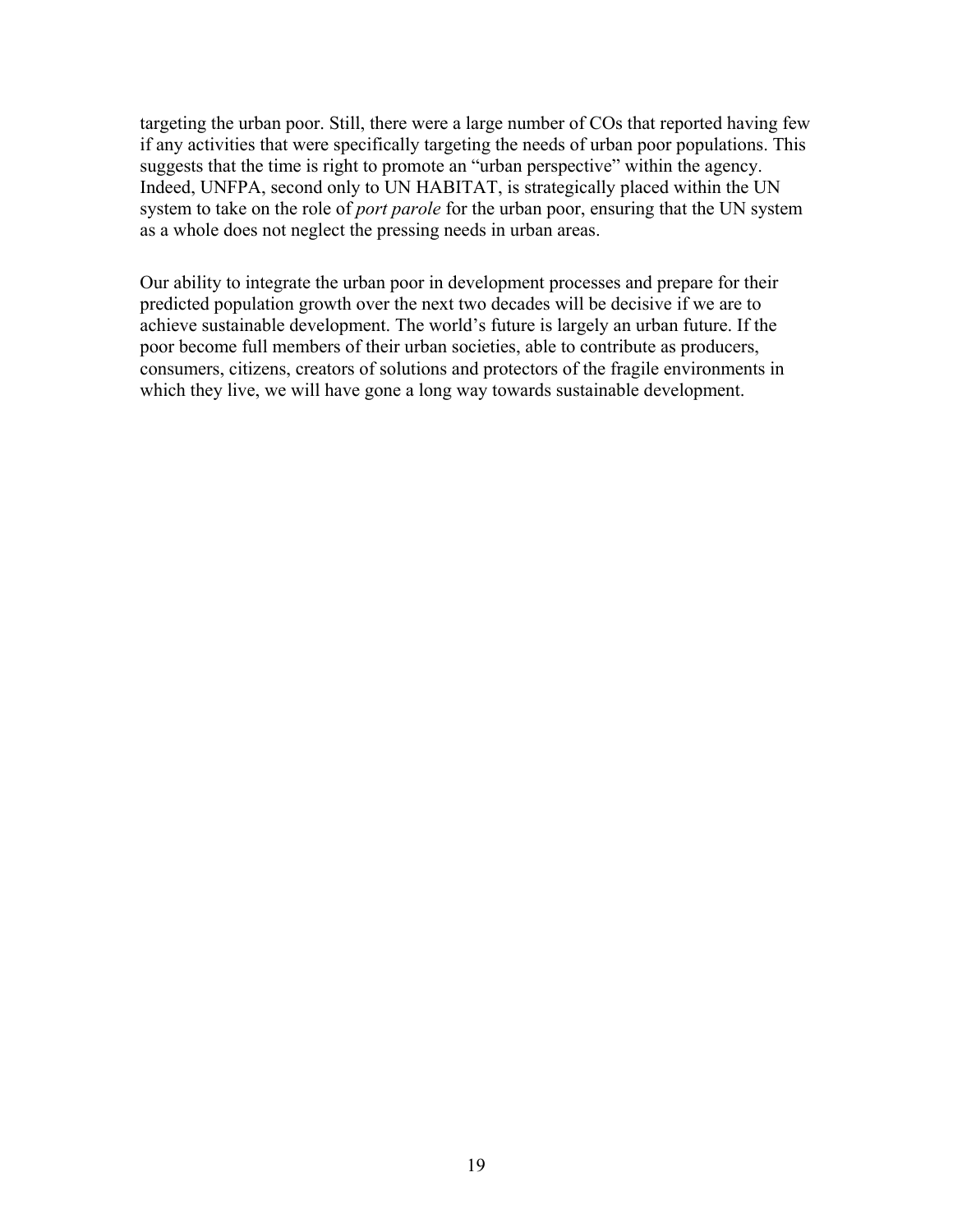## **References**

African Population and Health Research Center. 2002. *Population and Health Dynamics in Nairobi's Informal Settlements: Report of the Nairobi Cross-Sectional Slums Survey (NCSS) 2000*, African Population and Health Research Center, Nairobi, Kenya.

Aguilar, Lorena. 2004. *Urban Environment: Gender Makes the Difference.* Fact sheet produced by the IUCN Gender Program.

Ariza, Marina, and Patricio Solís. 2005. "Dinámica de la desigualdad social y la segregación espacial en tres áreas metropolitanas de México." Paper presented at the IUSSP XXV Conference on Population, 18-23 July 2005, Tours, France.

Brockerhoff, Martin, and Ellen Brennan. 1997. *The Poverty of Cities in the Developing World.* Population Council Working Paper No. 96. New York: Population Council.

Bruce, Judith. 2005. *UNFPA's Role in Meeting the Needs of Poor Women*. Presentation to the Workshop on Gender and Poverty, UNFPA & CIESIN, 28 July 2005, Jolly Madison Hotel, New York.

Chattopadhyay, Aparajita, T.K.Roy and Vaidehi Yelamanchili. 2005. "Are Urban Poor Doing Better than their Rural Counterpart in India? A Study of Fertility, Family Planning and Health." Paper presented at the IUSSP XXV Conference on Population, 18-23 July 2005, Tours, France.

Deo, Prakash R. 2005. *Integrated Population and Development Project in urban areas of Maharashtra, India.* Presentation to the Workshop on Population, the Urban Poor and Sustainable Development, UNFPA & CIESIN, 2-3 June 2005, Columbia University, New York.

Erulkar et al. 2004. *Adolescent life in low income and slum areas of Addis Ababa, Ethiopia*.

Center for International Earth Science Information Network (CIESIN). 2005. *Global Rural-Urban Mapping Project*. Palisades, NY: CIESIN.

Garau, Pietro, Eliot Sclar, and Gabriella Carolini. 2005. *A Home in the City.* Report of the UN Millennium Project Task Force on Improving the Lives of Slum Dwellers. London: Earthscan.

Gautier, Arlette. 2005. "Regulations Juridiques du Mariage et Violences Envers la Conjointe." Paper presented at the IUSSP XXV Conference on Population, 18-23 July 2005, Tours, France.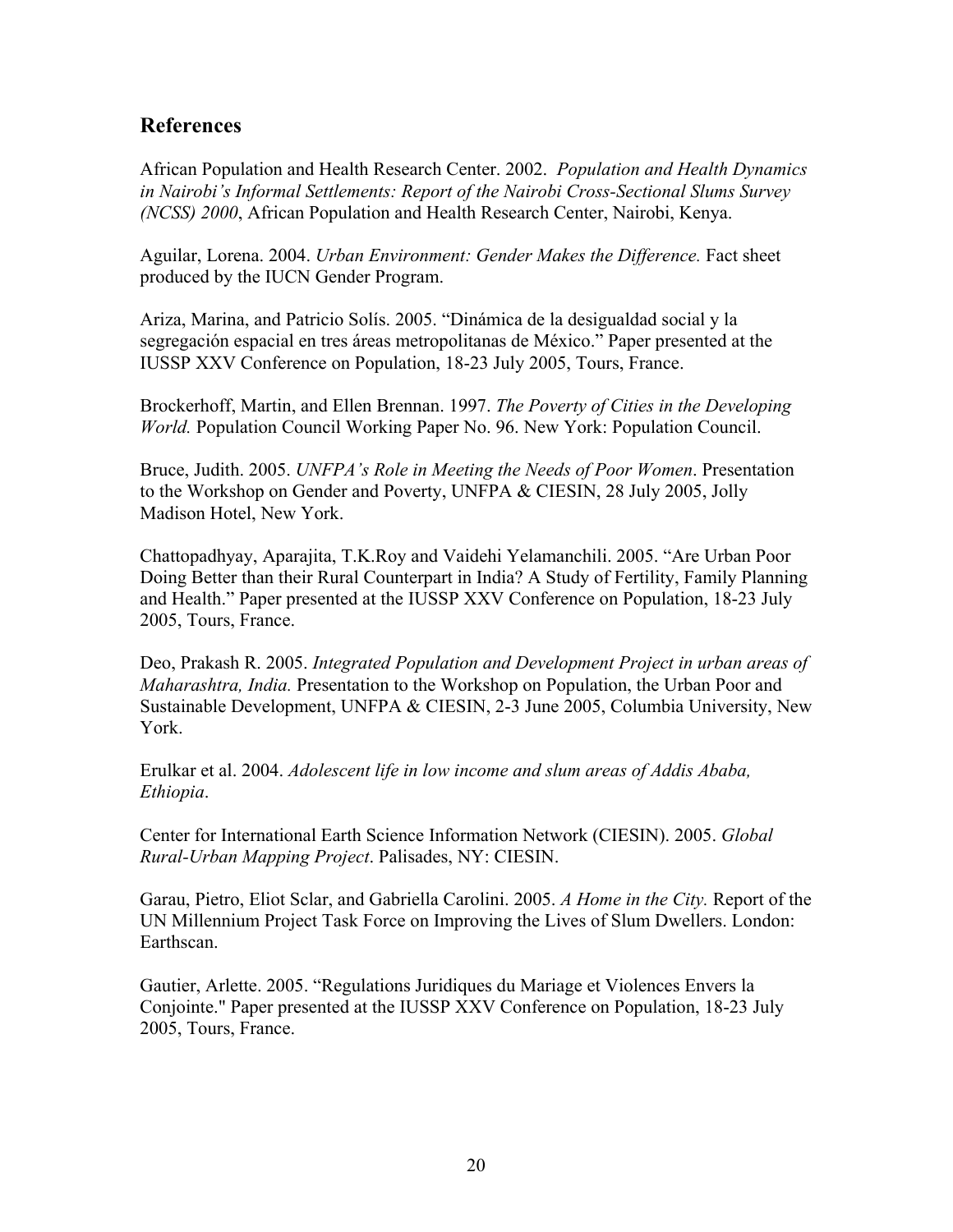Haag, Amanda Leigh. 2005. "War on Hunger," NASA Earth Science Data and Information 2005 Edition. Available at http://nasadaacs.eos.nasa.gov/articles/2005\_poverty.html

Hamid, N. 2001. *Social Exclusion and Women's Health in Lahore, Pakistan*, Ph.D. thesis, South Bank University, London.

Hindin, Michelle J. , and Linda S. Adair. 2002. Who's at risk? Factors associated with intimate partner violence in the Philippines. *Social Science & Medicine* 55(8): 1385- 1399

Kessides, Christine. 2005 draft. *Contributions of Urban Development to Economic Growth and Poverty Reduction in Sub-Saharan Africa*. Washington, D.C: World Bank.

McCloskey, Laura Ann, Corrine Williams, and Ulla Larsen. 2005. "Gender inequality and intimate partner violence among women in Moshi, Tanzania." Paper presented at the IUSSP XXV Conference on Population, 18-23 July 2005, Tours, France.

Mitlin, Diana. 2001. "Civil Society and Urban Poverty – Examining Complexity," *Environment & Urbanization*, 13(2): 151-173.

Montgomery, Mark. 2005. Personal Communication.

Moore, Ann, Kofi Awusabo, Johannes John-Langba, Akwasi Kumi-Kyereme, and Nyovani Madise. 2005. "Coercive First Sex among Adolescents in Sub-Saharan Africa: Prevalence and Context." Paper presented at the IUSSP XXV Conference on Population, 18-23 July 2005, Tours, France.

Mulgaonkar, V. B., I. G. Parikh, V. R. Taskar, N. D. Dharap, and V. P. Pradhan. 1994. "Perceptions of Bombay Slum Women Regarding Refusal to Participate in a Gynaecological Health Programme," in *Listening to Women Talk about Their Health: Issues and Evidence from India*, ed. by J. Gittelsohn, M. E. Bentley, P. J. Pelto, M. Nag, S. Pachauri, A. D. Harrison, and L. T. Landman, pp. 145–167. Har-Anand Publications, The Ford Foundation, New York.

National Research Council. 2003. *Cities Transformed: Demographic Change and Its Implications in the Developing World*. Washington, DC: National Academies Press.

Nguku, Daniel. 2005. *Reproductive Health Program for the Informal settlements of Nairobi*. Presentation to the Workshop on Population, the Urban Poor and Sustainable Development, UNFPA & CIESIN, 2-3 June 2005, Columbia University, New York.

Perlman, Janice. 2005. *Overview: Urban Poverty and Sustainable Development*. Presentation to the Workshop on Population, the Urban Poor and Sustainable Development, UNFPA & CIESIN, 2-3 June 2005, Columbia University, New York.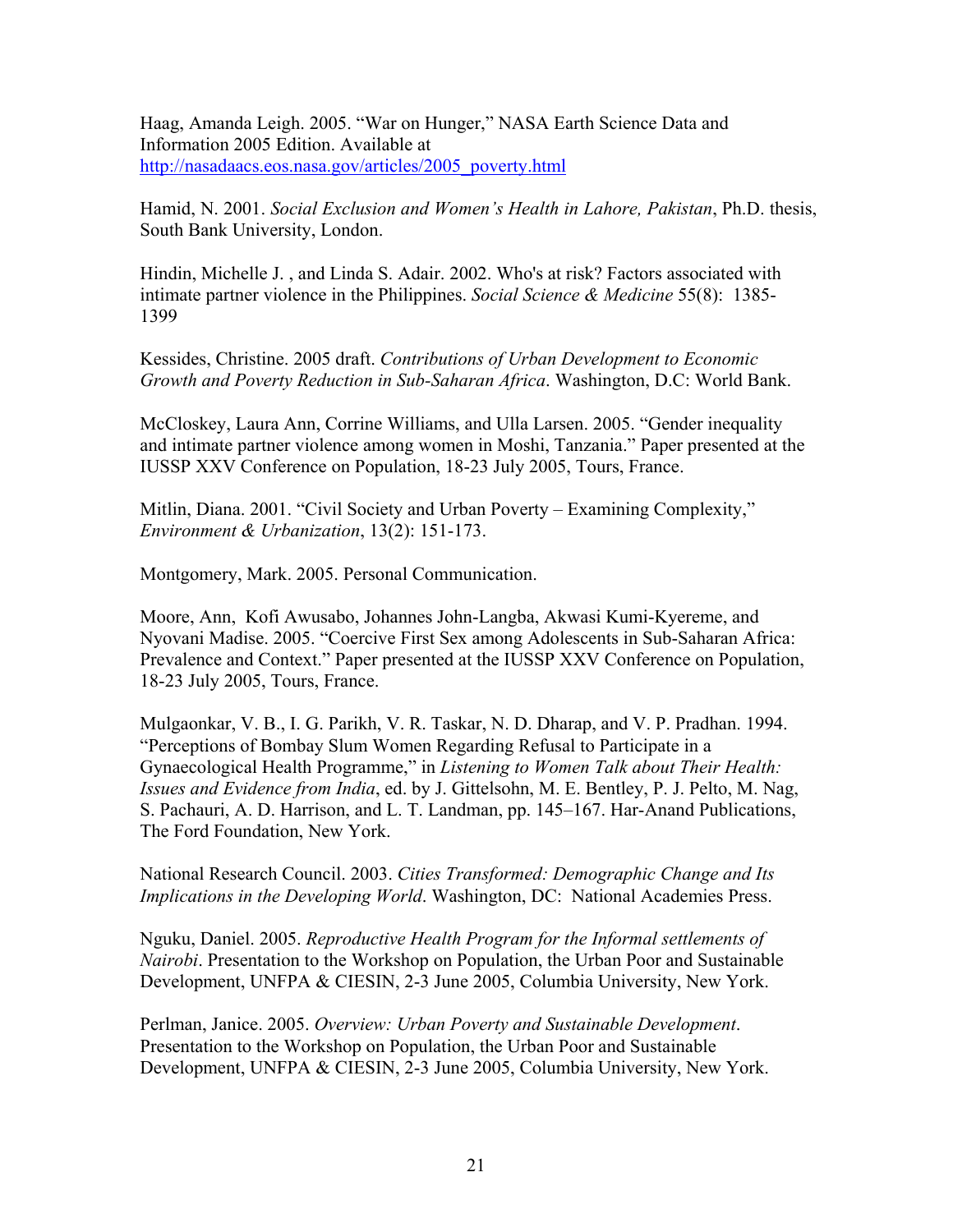Polsky, Colin, Dagmar Schröter, Anthony Patt, Stuart Gaffin, Marybeth Long Martello, Rob Neff, Alex Pulsipher, Henrik Selin. 2003. *Assessing Vulnerabilities to the Effects of Global Change: An Eight-Step Approach.* Working Paper 2003-05, Belfer Center for Science & International Affairs, Harvard University. Available from http://ksgnotes1.harvard.edu/BCSIA/sust.nsf/pubs/pub75/\$File/2003-05.pdf

Rossi, E. 2000. *Meeting the Growing Demand for Quality Reproductive Health Services in Urban Africa: Partnerships with Municipal Governments, Lessons Learned from SEATS' Urban Initiative*. Family Planning Service Expansion and Technical Support (SEATS) Project, John Snow, Inc., Arlington, VA.

Weeks, John R., Allan G. Hill, Douglas A. Stow, Arthur Getis, Samuel Agyei-Mensah, John K. Anarfi. 2005. "Intra-urban Differentials in Poverty and Health in Accra, Ghana." Paper presented at the IUSSP XXV Conference on Population, 18-23 July 2005, Tours, France.

World Health Organization (WHO). 2002. *World Health Report 2002. Reducing Risks, Promoting Healthy Life*. WHO, Geneva.